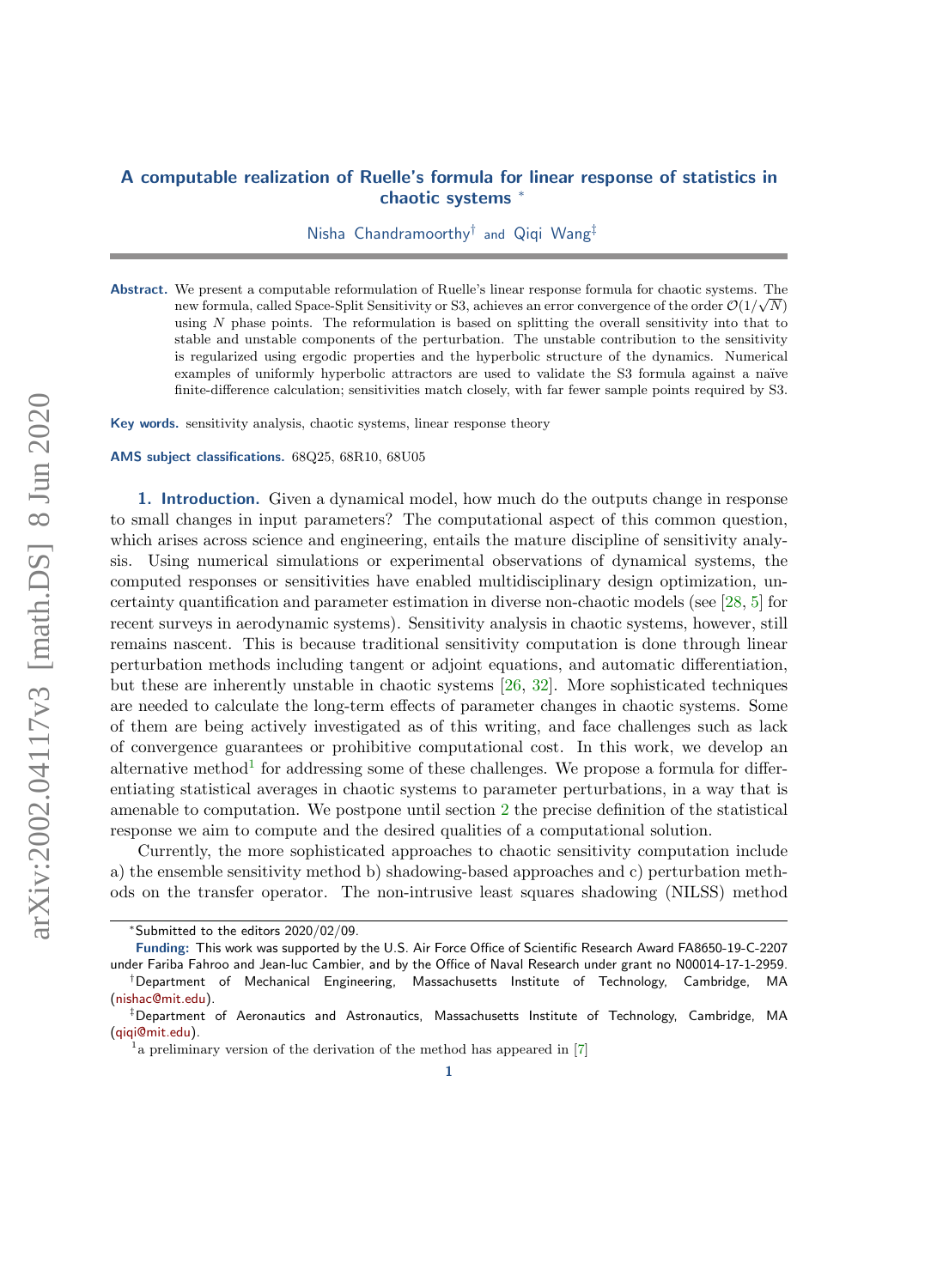(see [\[3,](#page-19-2) [25\]](#page-20-3), and [\[32\]](#page-20-2) for the different versions of NILSS) computes a shadowing perturbation that remains bounded in a long time window under the tangent dynamics. However, the sensitivity computed by using the shadowing tangent solution is not guaranteed to be an unbiased estimate of the true sensitivity  $[4]$ . This is because while ergodic averages converge for almost every trajectory, there are measure zero subsets of the attractor (e.g. unstable periodic orbits [\[17\]](#page-19-4)) on which they do not converge. We therefore seek an alternative that does not rely on computations along a single trajectory that is not guaranteed to be typical. The Lea-Allen-Haine ensemble sensitivity method [\[13\]](#page-19-5) suggests a work-around to the exponentially diverging sensitivities computed by the conventional tangent/adjoint methods, by truncating the tangent/adjoint equations at a short time, and taking a sample of average of many such short-time sensitivities. But, although these sample averages converge in the infinite time limit, they are prohibitively expensive because the variance of tangent/adjoint solutions increases exponentially with time ([\[6\]](#page-19-6)).

In a recent work, Crimmins and Froyland [\[12\]](#page-19-7) have developed a new Fourier analytic method for constructing the Sinai-Ruelle-Bowen or SRB measures, the invariant probability distributions perturbations of which we are interested in, of uniformly hyperbolic dynamics on tori. They construct a matrix representation of perturbed transfer operators that are quasi-compact on certain anisotropic Banach spaces (see [\[16\]](#page-19-8) for uniformly hyperbolic systems in particular, and [\[2\]](#page-19-9) for a recent review). Using this matrix representation, the leading eigenvector, which is the SRB measure, is then approximated. Although equipped with a strong theoretical basis, this method would be overkill for our purpose, since we do not need to construct the SRB measure, but only compute the sensitivity of a given expectation with respect to it. Moreover, methods based on perturbations of the transfer operator such as [\[12,](#page-19-7) [23\]](#page-20-4) typically have a computational cost that scales poorly with the problem dimension since they either involve Markov partitions (specific discretizations of the attractor) or need a number of basis functions to approximate the eigendistribution (the SRB measure) that scales with the dimension. Another recent method [\[20\]](#page-20-5) computes sensitivities by solving an adjoint equation as a boundary value problem on periodic orbits, although questions surrounding the convergence of the computed sensitivity to the true sensitivity (like in the shadowing methods) must be investigated further.

The strategy developed in this paper, space-split sensitivity or S3, deviates from that of all the above-mentioned methods. However, like ensemble sensitivity methods, it builds upon Ruelle's formula. While ensemble sensitivity suffers from the unbounded variance of the unstable contribution to the overall sensitivity, S3 splits the contributions and performs a finite-sample averaging of tangent equation solutions only for the stable contribution. The unstable contribution is manipulated through integration-by-parts and using the statistical stationarity (measure preservation) of the system to yield a computation that does not use unstable tangent solutions. Since both parts of the sensitivity are computed through sampling on generic flow trajectories, the problem of the computed sensitivities corresponding to atypical trajectories, which shadowing-based methods are vulnerable to, is averted. The paper is organized as follows. In the next section, we give the problem setting and state results from dynamical systems theory that are used in the derivation of S3. Our main results are stated in [section 3,](#page-4-0) and the derivation of the S3 formula follows in [section 4.](#page-5-0) An interpretation of the unstable contribution, as derived in S3, is presented in [section 5,](#page-11-0) and some comments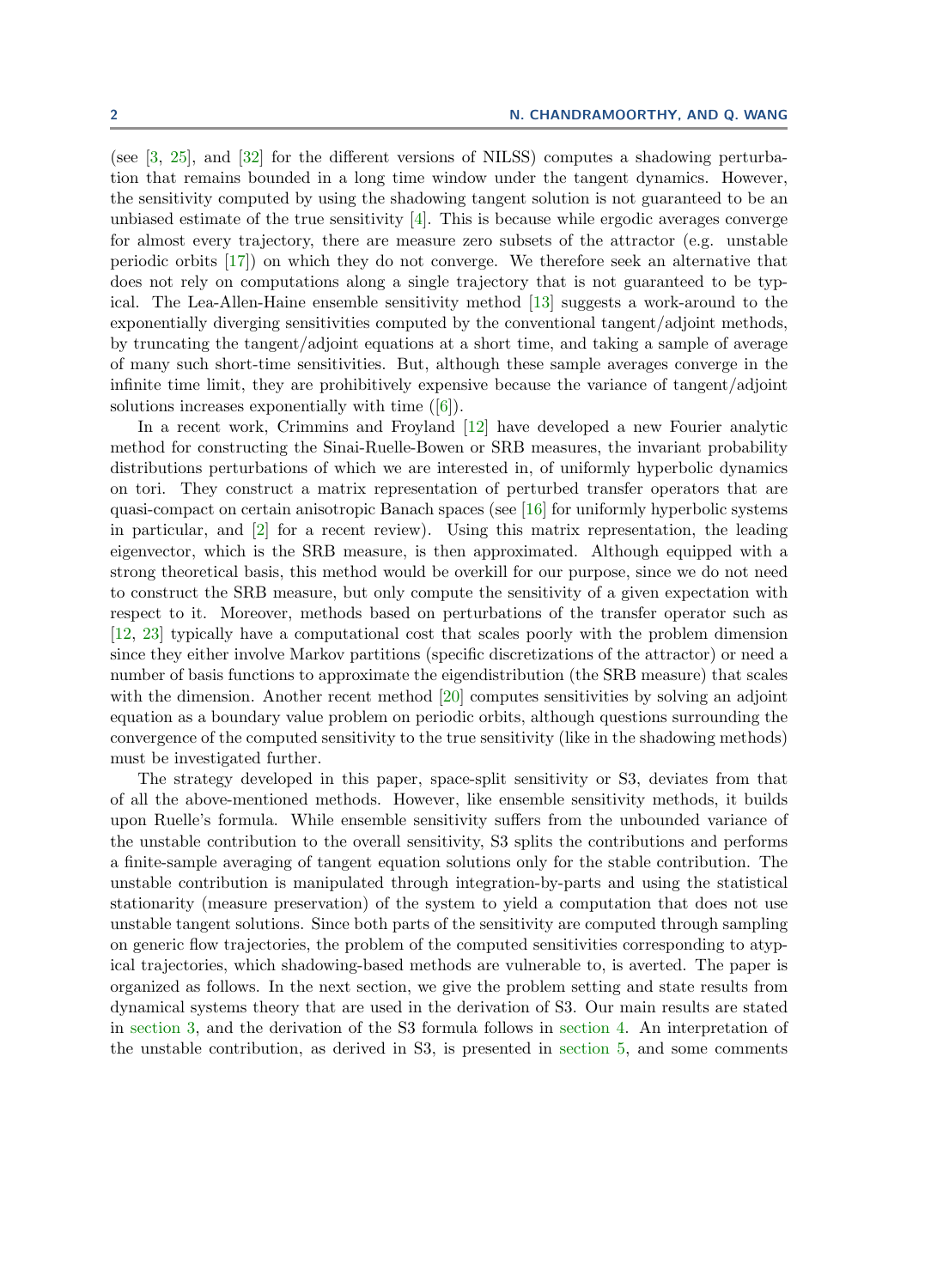#### DIFFERENTIATING STATISTICS IN CHAOTIC SYSTEMS 3

on its computational details can be found in [section 6.](#page-12-0) Numerical examples demonstrating a naïve implementation of the S3 formula are reported in [section 7,](#page-13-0) and the conclusions follow in [section 8.](#page-15-0)

<span id="page-2-0"></span>2. Problem statement. In this section, we define the output quantity of interest for S3 computation. Where they are used, we provide a brief description of concepts from ergodic theory and dynamical systems, in order to make it a self-contained presentation for computational scientists from different fields.

**2.1. The primal dynamics.** Our primal system is a  $C^2$  diffeomorphism  $\varphi^s$ , on a ddimensional compact manifold  $M$ , parameterized by a set of parameters  $s$ ,

<span id="page-2-1"></span>(2.1) 
$$
u_{n+1} = \varphi^s(u_n), \ n \in \mathbb{Z}, u_n \in M.
$$

In a numerical simulation,  $u_n \in M$  represents a solution state (a d-dimensional vector) at time n and the transformation  $\varphi^s$  can be thought of as advancing by one timestep. For simplicity, s is assumed to be a scalar. Without loss of generality, we take  $s = 0$  to be the reference value and the map  $\varphi^0$  is simply written as  $\varphi$ , without the superscript. The state vector  $u_n, n \in \mathbb{Z}^+$ is a function of the initial state  $u_0$ ; explicitly,  $u_n = \varphi_n(u_0)$ , where the subscript  $n \in \mathbb{Z}^+$  in  $\varphi_n^s$  refers to an *n*-time composition of  $\varphi^s$ , and  $\varphi_0^s$  is the identity map on M. We also use the notation  $\varphi_{-n}, n \in \mathbb{Z}^+$  to denote the inverse transformation  $(\varphi)^{-1}$  composed with itself n times; that is,  $\varphi_{-n}(u_n) = u_0$ .

2.2. Ensemble and ergodic averages. We assume that the dynamics  $\varphi^s$  preserves an ergodic, physical probability measure  $\mu^s$  of an SRB-type (see [\[33\]](#page-20-6) for an introduction to SRB measures), which gives us a statistical description of the dynamics. In particular, expectations with respect to  $\mu^s$  can be observed as infinitely long time averages along trajectories: if  $f \in L^1(\mu^s)$  is a scalar function, then  $\lim_{N \to \infty} (1/N) \sum_{n=0}^{N-1} f(\varphi_n^s(u)) = \langle f, \mu^s \rangle$ , u Lebesgue-a.e on the basin of attraction. The superscript  $s$  in  $\mu^s$  emphasizes the dependence of the SRB measure on the parameter; simply  $\mu$ , without the superscript, refers to the SRB measure at  $s = 0$ . The ensemble average or the expectation of f with respect to  $\mu^s$ ,  $\langle f, \mu^s \rangle$ , is a distributional pairing of f with  $\mu^s$ : the integral of f on the phase space weighted by  $\mu^s$ . We sometimes use the shorter notation  $\langle f \rangle^s$ , and without the superscript at  $s = 0$ , to denote the same quantity. The infinite time average, called the ergodic average, is the more natural form of  $\langle f \rangle^s$  from the computational/experimental standpoint, since it can be obtained by numerical evaluation/measurements of f along trajectories. In practice the ergodic average is computed up to a large N and this is used to approximate the ensemble average  $\langle f \rangle^s$  – by ergodic average, we mean this long but finite time average, in the remainder of this work.

2.3. Quantity of interest. We are interested in determining the sensitivity of the ensemble average of an objective function  $J \in \mathcal{C}^2(M)$ ,  $\langle J \rangle^s$ , to s:  $d_s \langle J \rangle^s = \langle J, \partial_s \mu^s \rangle$ . The regularity of J, along with other assumptions on the dynamics which we detail where they appear, are such that the linear response formula of Ruelle [\[29,](#page-20-7) [31\]](#page-20-8) is satisfied. The objective function  $J$  can also explicitly depend on  $s$ , and assuming that  $J$  is continuously differentiable with respect to s, the quantity of interest  $d_s \langle J \rangle^s = \langle \partial_s J, \mu^s \rangle + \langle J, \partial_s \mu^s \rangle$ . As we will see however, in a chaotic system, the mathematical or algorithmic difficulty lies in computing the derivative of the SRB measure in the second term, and not in the first, which can be computed as an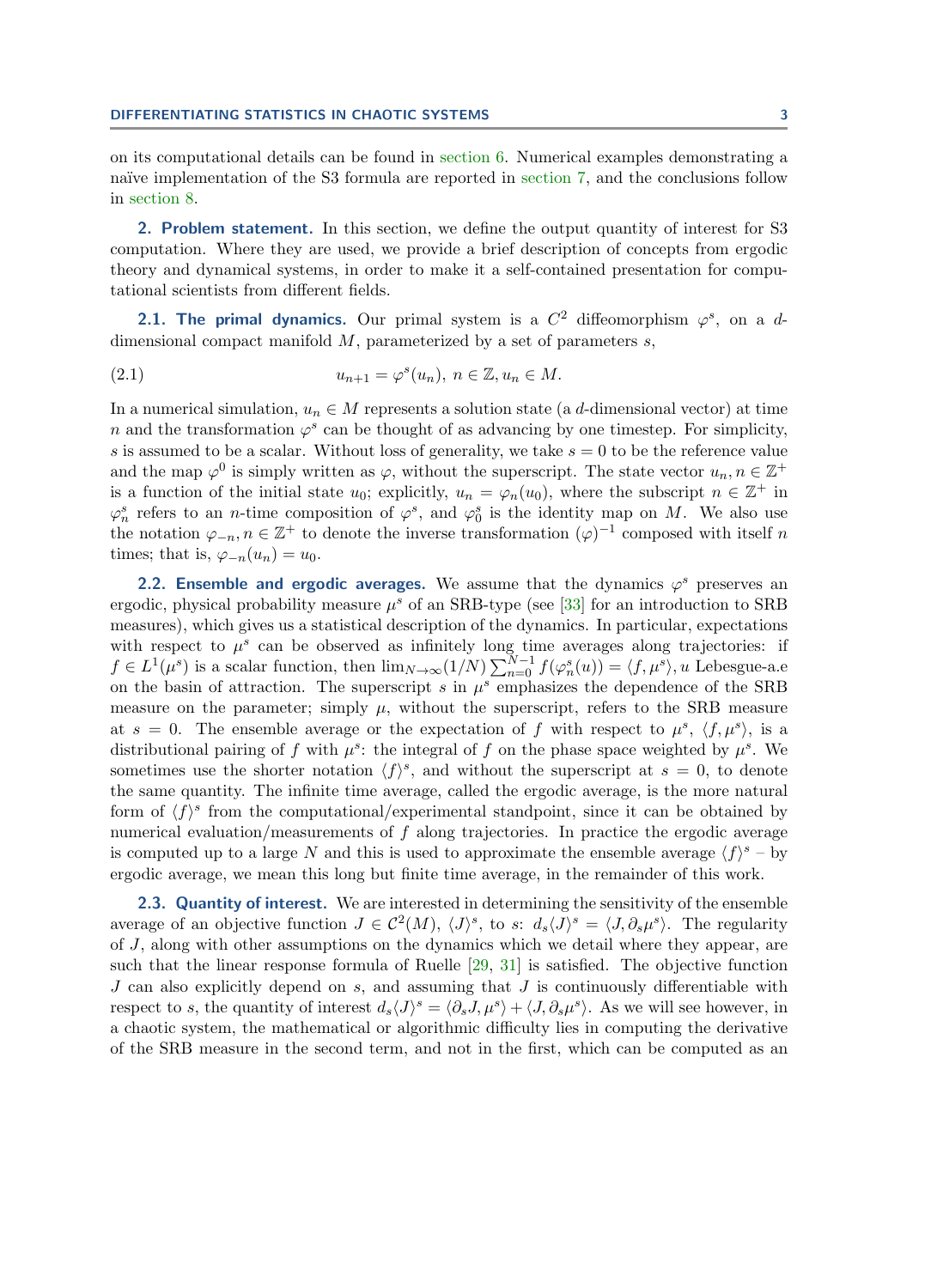ergodic average, assuming the function  $\partial_s J(u, s)$  is known. Thus from now on we ignore the first term and develop an algorithm for  $\langle J, \partial_s\mu^s \rangle$ , which is nontrivial to compute – we describe precisely why, in the next section.

<span id="page-3-2"></span>2.4. Ruelle's formula and its computational inefficiency. To introduce Ruelle's formula, let the matrix-valued function  $D\varphi : M \to GL(d)^2$  $D\varphi : M \to GL(d)^2$  give us the Jacobian matrix of the transformation  $\varphi$ . Here D refers to the derivative with respect to phase space; so, the Jacobian at u,  $D\varphi(u)$ , is a map from the tangent space of M at u, denoted as  $T_uM$ , to  $T_{\varphi(u)}M$ . We now introduce a more succinct notation for the tangent operator in the following definition.

Definition 2.1. The tangent operator  $\mathcal{T}(u,n) : T_uM \to T_{\varphi_n(u)}M$  is a linear operator (a matrix) for each  $n \in \mathbb{Z}$  and is defined as the derivative of  $\varphi_n$  with respect to the state vector u, evaluated at u. By this definition, it can be written as Jacobian matrix products, as follows,

$$
\mathcal{T}(u,n) := \begin{cases} D\varphi(\varphi_{n-1}(u)) \cdots D\varphi(u), & n > 0 \\ (D\varphi(\varphi_n(u)))^{-1} \cdots (D\varphi(\varphi_{-1}(u)))^{-1}, & n < 0 \\ \mathrm{Id}, & n = 0. \end{cases}
$$

From the linear response theory that was rigorously developed by Ruelle [\[29,](#page-20-7) [31\]](#page-20-8), we have the following formula for the sensitivity of interest,

<span id="page-3-1"></span>(2.2) 
$$
\left. \frac{d\langle J \rangle^s}{ds} \right|_{s=0} = \sum_{n=0}^{\infty} \langle D(J \circ \varphi_n(\cdot)) \cdot X(\cdot), \mu \rangle,
$$

where  $X(u) := \partial_s \varphi^s(\varphi^{-1}(u))$  denotes the vector field corresponding to parameter perturbation. Here DJ refers to the derivative of J with respect to the phase space. For brevity, we adopt the subscript notation also with scalar and vector fields, as explained below:

- 1. if  $f : M \to \mathbb{R}$  is a scalar field,  $f_n$  is used to denote the function  $f \circ \varphi_n$ .
- 2. The derivative of  $f_n = f \circ \varphi_n$ , evaluated at a  $\mu$ -typical point u, is denoted as  $Df_n(u) :=$  $D(f \circ \varphi_n)(u)$ . On the other hand,  $(Df)_n$  refers to the derivative of f evaluated at  $u_n = \varphi_n(u)$ , where again u is a  $\mu$ -typical point.

3. if V is a vector field, then  $V_n(u) \in T_{\varphi_n(u)}M$  denotes its value at  $u_n: V_n(u) := V(u_n)$ . Using this notation, the integrand in the nth summand of Ruelle's formula (Eq.  $2.2$ ) can be written as  $D(J \circ \varphi_n) \cdot X = DJ_n \cdot X$ . Note that  $DJ_n \cdot X = (DJ)_n \cdot \mathcal{T}(\cdot, n)X$ , is the instantaneous sensitivity of  $J_n = J \circ \varphi_n$  to an infinitesimal perturbation to u along  $X(u)$ . So, the *n*-th summand is the ensemble sensitivity of the function  $J_n$ . In a chaotic system, the integrand exhibits exponential growth  $\mu$ -a.e. The reason is that, by the definition of chaos, the norm of an infinitesimal perturbation to a  $\mu$ -a.e. initial condition u, along a direction  $X(u)$ , asymptotically grows exponentially with time, for almost every  $X(u)$ . More clearly, at u  $\mu$ -a.e., for almost every tangent vector  $X(u) \in T_uM$ , where  $\|\cdot\|$  indicates the Euclidean norm in  $\mathbb{R}^d$ ,

$$
\limsup_{n \to \infty} \frac{\log \|\mathcal{T}(u,n)X(u)\|}{n} > 0.
$$

For a generic J,  $|D(J \circ \varphi_n) \cdot X|$  ( $|\cdot|$  denotes the Euclidean norm on R) shows the same asymptotic trend as  $\|\mathcal{T}(u, n)X(u)\|$ , that is, the integrand in Ruelle's formula, denoted as

<span id="page-3-0"></span> $^{2}GL(d)$  is the set of all invertible matrices of dimension  $d \times d$ .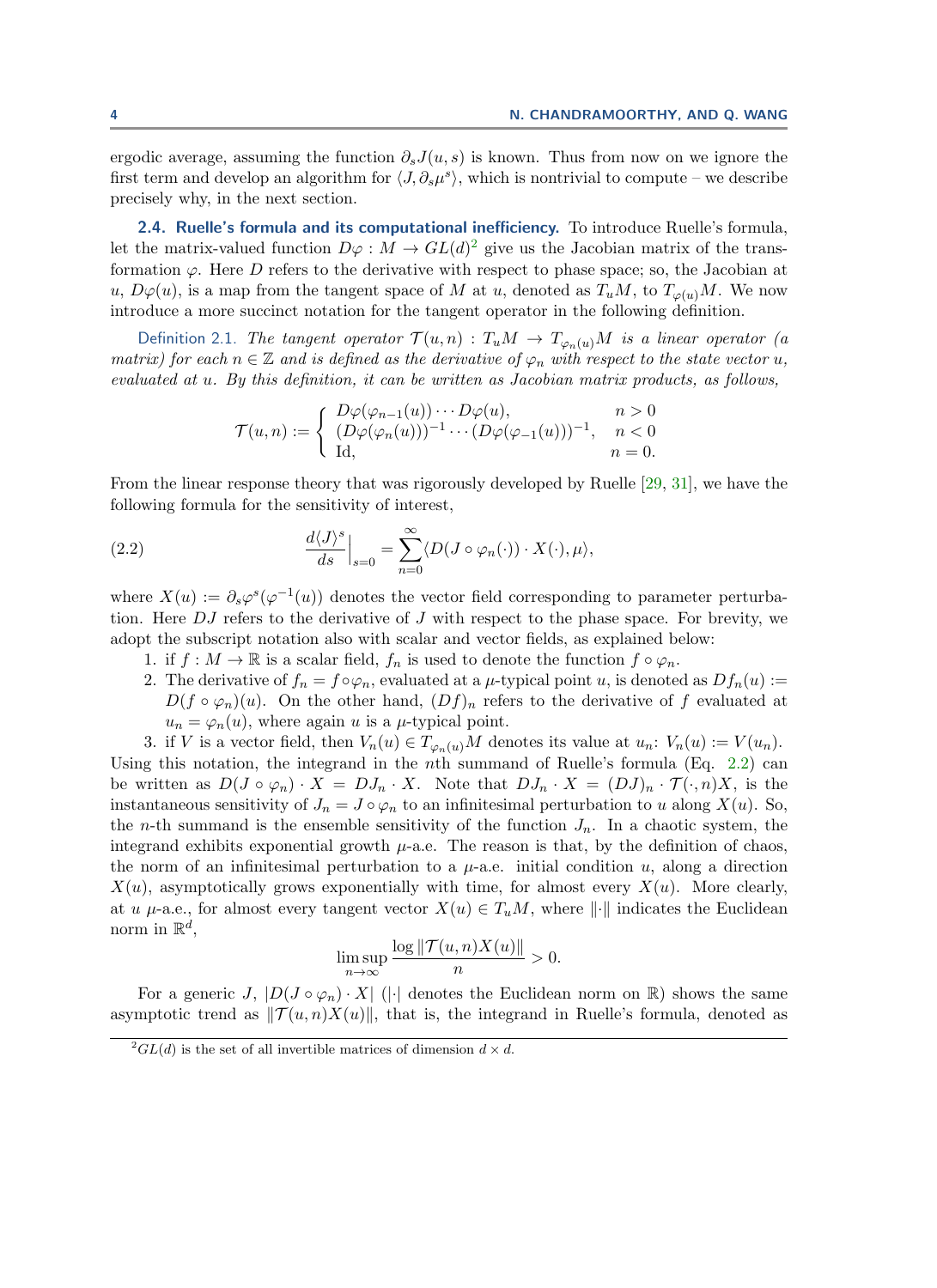$L_n(u) := (DJ)_n \cdot \mathcal{T}(u, n) X(u)$  grows exponentially in norm, with n, at almost every u. This makes Ruelle's formula inefficient to evaluate directly, because the number of samples required to accurately obtain the nth term in the series, grows rapidly with  $n$ . It is worth noting that despite the pointwise exponential growth, since Ruelle's formula converges, i.e., the series in Eq. [2.2](#page-3-1) converges, the ensemble averages  $\langle L_n \rangle$  tend to 0 as  $n \to \infty$ , due to cancellations in phase space.

The pointwise exponential growth of the sensitivities is however manifest in the variance of the direct approximation of the formula, which has been shown to be computationally intractable in practical examples  $[6, 13]$  $[6, 13]$  $[6, 13]$ . Specifically, evaluating the series upto N, the variance of  $\sum_{n=0}^{N} L_n$ , grows exponentially with N, at almost every u. As illustrated by previous numerical results [\[6,](#page-19-6) [13\]](#page-19-5), this leads to the least mean squared error achievable at a given computational cost, to reduce poorly with the cost, usually much worse than in a typical Monte Carlo simulation.

<span id="page-4-0"></span>3. Main contributions. The main contribution of this paper is a reformulation of Ruelle's formula ( Eq[.2.2\)](#page-3-1) into a different ensemble average that provably converges like a typical Monte Carlo computation. That is, the error in the  $N$ -term ergodic average approximation of the alternative ensemble average asymptotically declines as  $\mathcal{O}(1/\sqrt{N})$ . The reformulation relies on the following result, which we also prove: the effect of an unstable perturbation on the ensemble average of an objective function is captured by its time correlation with a certain, bounded function. The formal statement is as follows.

<span id="page-4-2"></span>Theorem 3.1. Given an unstable covariant Lyapunov vector  $V^i$ ,  $1 \leq i \leq d_u$ , there exist bounded scalar functions  $g^i$  such that for any  $J \in C^2(M)$ ,

<span id="page-4-1"></span>(3.1) 
$$
\sum_{n=0}^{\infty} \langle D(J \circ \varphi_n) \cdot V^i, \mu \rangle = \sum_{n=0}^{\infty} \langle J \circ \varphi_n g^i, \mu \rangle.
$$

While the proof is delayed until [subsection 4.4,](#page-7-0) here we mention the foremost implication of the above theorem for computation. Since the explanation in [2.4](#page-3-2) applies to any unstable perturbation field, the left hand side of [3.1](#page-4-1) does not yield a Monte Carlo computation. On the other hand, the ergodic average approximation of the right hand side does. That is, the rate of convergence would be  $-1/2$ , independent of the system dimension, for the right hand side. Moreover, since the right hand side enables an ergodic average approximation, a discretization of the phase space, which is impractical in high-dimensional systems, is not required.

<span id="page-4-4"></span>The main result of this paper, a computable realization of Ruelle's formula, follows as a corollary to Theorem [3.1,](#page-4-2) and can be stated as follows:

Corollary 3.2. In uniformly hyperbolic systems, Ruelle's formula in Eq. [2.2](#page-3-1) is equivalent to the following sum of two exponentially converging series,

<span id="page-4-3"></span>(3.2) 
$$
\left. \frac{d\langle J \rangle^s}{ds} \right|_{s=0} = \sum_{n=0}^{\infty} \langle D(J \circ \varphi_n) \cdot X^s, \mu \rangle + \sum_{n=0}^{\infty} \langle J \circ \varphi_n g, \mu \rangle,
$$

where  $g \in L^{\infty}(\mu)$ , and  $X = X^{\mathrm{u}} + X^{\mathrm{s}}$  is the decomposition of X along the unstable and stable Oseledets spaces respectively.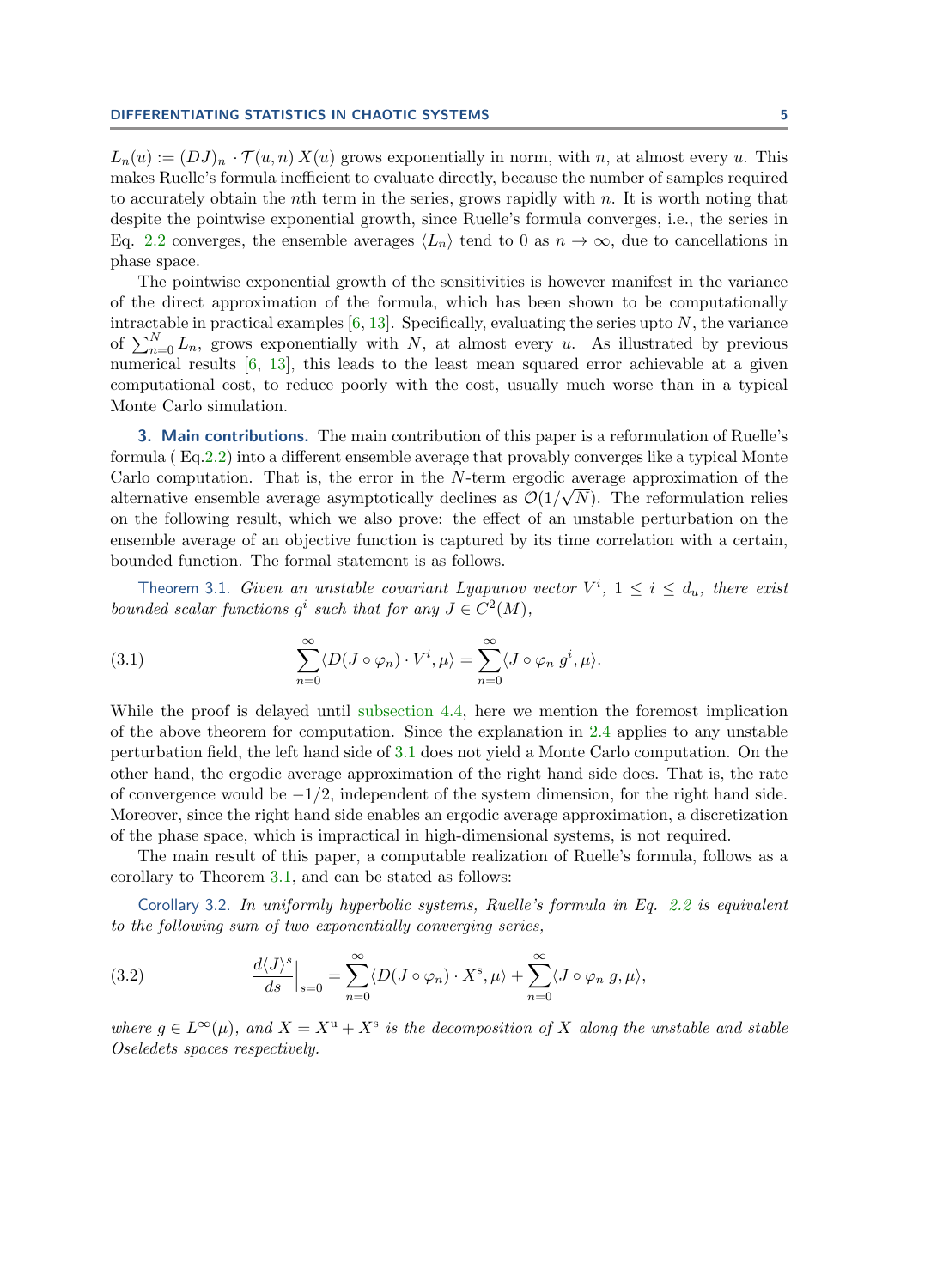The regularized expression that is Eq. [3.2,](#page-4-3) is referred to as the space-split sensitivity or S3 formula. We briefly explain how Corollary [3.2](#page-4-4) is obtained, and direct the reader to [section 4](#page-5-0) for a complete presentation. We first split Ruelle's formula (Eq. [2.2\)](#page-3-1) into two terms by decomposing the vector field  $X$  into its unstable and stable components. The first term in Eq. [3.2](#page-4-3) directly results from this splitting. As shown in [subsection 4.2,](#page-6-0) it leads to an efficient Monte Carlo computation and hence is left unchanged. The other term however, which contains the contribution from the unstable perturbation  $X^{\mathrm{u}}$ , needs modification. First, it is further split into  $d_u$  terms by writing  $X^u$  in the basis of the unstable covariant Lyapunov vectors or CLVs,  $V^i, 1 \leq i \leq d_u$ . Assuming that each of the  $d_u$  series is well-defined, each is modified by using Theorem [3.1.](#page-4-2)

Before we proceed with the derivation of Eq.  $3.2$ , we close this section by discussing the advantages offered by the new formula in Eq. [3.2.](#page-4-3) The first advantage is of course the Monte Carlo convergence of the new formula, while no such guaranteed problem-independent convergence rate can be ascribed to the direct evaluation of the original formula in Eq. [2.2.](#page-3-1) Secondly, the S3 algorithm, an efficient implementation of Eq. [3.2](#page-4-3) the details of which are deferred to a future work, only uses information obtained along trajectories, and therefore does not exhibit a direct scaling with the problem dimension. Thirdly, since Eq. [3.2](#page-4-3) is an equivalent restatement of Ruelle's formula, the convergence of Eq. [3.2](#page-4-3) to the true sensitivity is immediate from the convergence of Ruelle's formula [\[29\]](#page-20-7).

<span id="page-5-0"></span>4. Derivation of the S3 formula. Our goal is to find an alternative representation of the formula [2.2](#page-3-1) that can be easily computed. For this, we begin by splitting the parameter perturbation vector X into its stable and unstable components, along stable and unstable Oseledets spaces, denoted by  $E^s$  and  $E^u$  respectively. The motivation for splitting X becomes clear when we define the subspaces. The reader is referred to Chapter 4 of [\[1\]](#page-19-10) for a detailed exposition on Oseledets multiplicative ergodic theorem (MET); here we use the two-sided version of the theorem for the cocycle  $\mathcal{T}$ , with the assumptions explained below. Oseledets MET gives us a direct sum decomposition (the so-called Oseledets splitting)  $T_u M = E^1(u) \oplus \cdots \oplus E^d(u)$ , u  $\mu$ –a.e., into subspaces of different asymptotic exponential growth. The subspaces  $E^{i}(u)$ , assumed here to be one-dimensional, have the following properties:

- 1. covariance property: for each  $i = 1, 2, \dots, d, \mathcal{T}(u, 1) E^{i}(u) = E^{i}(\varphi(u)).$
- 2. exponential growth/decay: there exist real numbers  $\lambda_i$ ,  $i = 1, \dots, d$  such that  $v \in$ 
	- $E^i(u) \neq 0 \in \mathbb{R}^d$  implies that  $\lim_{n\to\pm\infty} \frac{1}{n}$  $\frac{1}{n}\log\|\mathcal{T}(u,n)v\| = \lambda_i.$

The asymptotic rates  $\lambda_i$ , which are called the Lyapunov exponents (LEs), are assumed to be, for simplicity, nonzero and distinct, and indexed in decreasing order, i.e.,  $\lambda_1 > \lambda_2 > \cdots > \lambda_d$ . Suppose  $d_u$  is the number of positive LEs. The unstable subspace  $E^u$  is defined as  $E^u$  :=  $\bigoplus_{i=1}^{d_u} E^i(u)$ . As noted in [subsection 2.4,](#page-3-2) a chaotic system by definition has  $d_u > 0$ , and a nontrivial unstable subspace, consisting of nonzero vectors at  $\mu$ −a.e. phase point. The stable subspace is defined as  $E^s := \bigoplus_{i=d_u+1}^d E^i$ .

4.1. Ruelle's formula split along Oseledets spaces. The unit vectors along  $E^i$  are denoted as  $V^i$  and are also called the covariant Lyapunov vectors (CLVs). Suppose X in the CLV basis (span of the  $V^i$ s) can be expressed as  $X(u) := \sum_{i=1}^d a^i(u)V^i(u)$ . We write  $X^u$  and  $X^s$  to represent the decomposition of X along  $E^{\text{u}}$  and  $E^{\text{s}}$  respectively, i.e.,  $X^{\text{u}}(u) = \sum_{i=1}^{d_u} a^i(u) V^i(u)$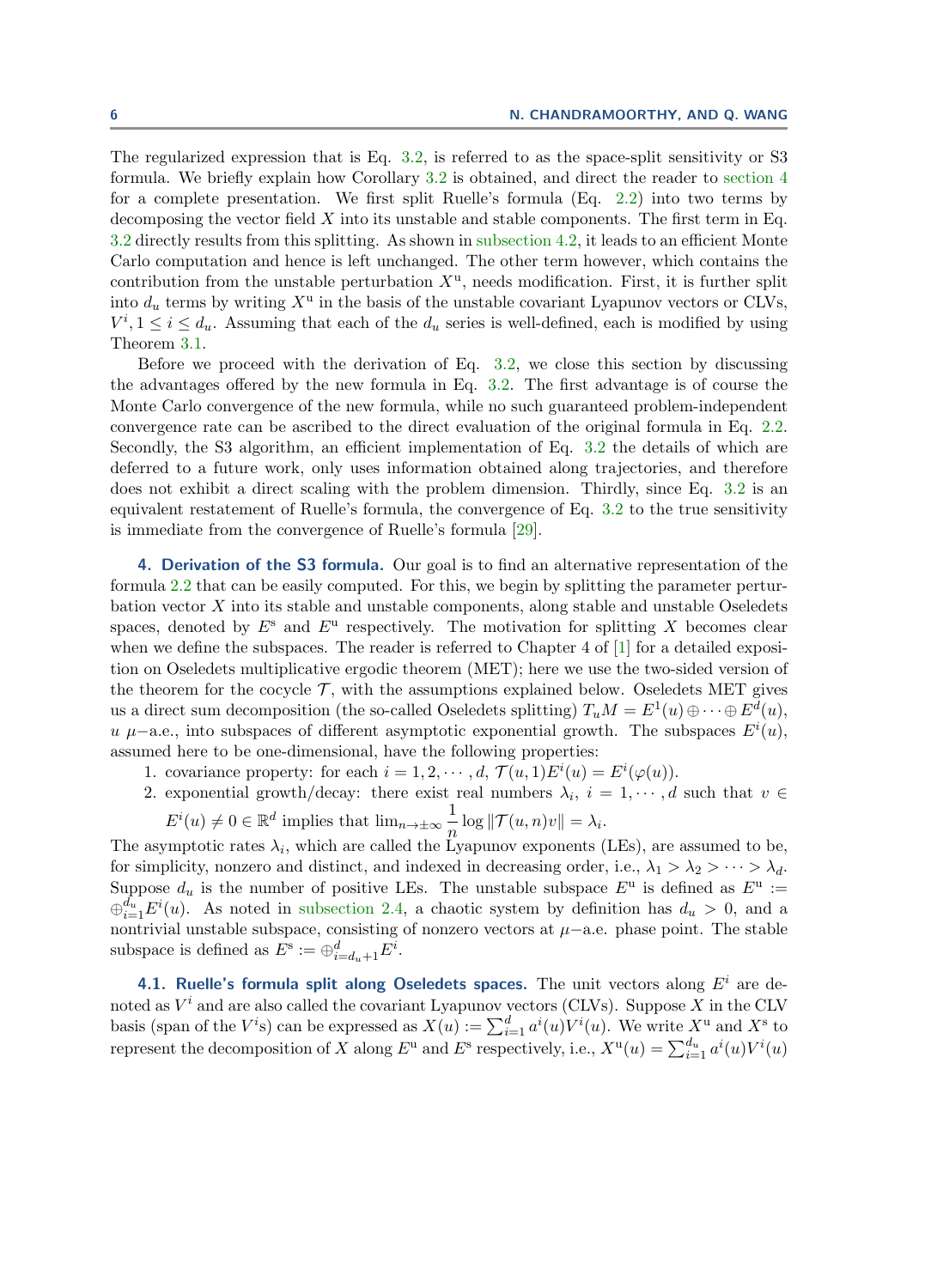#### DIFFERENTIATING STATISTICS IN CHAOTIC SYSTEMS 7

and 
$$
X^s(u) = \sum_{i=d_u+1}^d a^i(u)V^i(u)
$$
. Then, we can rewrite Ruelle's formula (Eq.2.2) as,

<span id="page-6-1"></span>(4.1) 
$$
\left. \frac{d\langle J \rangle^s}{ds} \right|_{s=0} = \sum_{n=0}^{\infty} \langle D(J \circ \varphi_n) \cdot X^s, \mu \rangle + \sum_{n=0}^{\infty} \langle D(J \circ \varphi_n) \cdot X^u, \mu \rangle.
$$

The first term on the right hand side of the split formula (Eq[.4.1\)](#page-6-1) will henceforth be referred to as the stable contribution (denoted using the subscript "stable") and the second term as the unstable contribution (denoted using the subscript "unstable") to the overall sensitivity. The motivation for the split is that the stable contribution can now be computed as if the system were not chaotic, using a stable tangent equation that is developed below.

4.2. Derivation of the stable contribution. The stable contribution can be written as

<span id="page-6-2"></span><span id="page-6-0"></span>(4.2) 
$$
\langle J, \partial_s \mu^s |_{s=0} \rangle_{\text{stable}} = \sum_{n=0}^{\infty} \langle D(J \circ \varphi_n) \cdot X^s, \mu \rangle = \sum_{n=0}^{\infty} \langle (DJ)_n \cdot \mathcal{T}(\cdot, n) X^s, \mu \rangle.
$$

Now we develop a stable iterative procedure for the above expression, that satisfies our constraint of a Monte Carlo convergence, under the assumption of uniform hyperbolicity – a simplifying assumption on the dynamics that gives uniform rates of decay of perturbations along  $E<sup>s</sup>$  and  $E<sup>u</sup>$  forward and backward in time respectively. To wit, in a uniformly hyperbolic system, there exist constants  $C, \lambda > 0$  such that  $\|\mathcal{T}(u, n)X^s(u)\| \leq Ce^{-\lambda n} \|X^s(u)\|$ , for all  $n \in \mathbb{Z}^+$  and for u  $\mu$ -a.e. Such a uniform decay also applies backward in time to perturbations along  $E^{\mathrm{u}}$ , i.e.,  $\|\mathcal{T}(u,-n)X^{\mathrm{u}}(u)\| \le Ce^{-\lambda n} \|X^{\mathrm{u}}(u)\|$ , for all  $n \in \mathbb{Z}^+$ , and for  $u \mu$ -a.e., with the same constants  $C, \lambda > 0$ . Under the assumption that  $\varphi$  is uniformly hyperbolic on M, and the assumption that  $||DJ||$ ,  $||X^s|| \in L^{\infty}(\mu)$ , at  $\mu$  almost every  $u$ ,  $|DJ(\varphi_n(u)) \cdot \mathcal{T}(u,n)X^s(u)| \leq$  $Ce^{-\lambda n} ||DJ||_{\infty} ||X^s||_{\infty}$ , where  $||f||_{\infty} := \inf \{\alpha : \mu\{u \in M : |f(u)| > \alpha\} = 0\}$  for a scalar function  $f : M \to \mathbb{R}$ ; when V is a vector field,  $||V||_{\infty}$  is defined similarly with  $|f(u)|$  replaced with  $||V(u)||$ . In other words, the L∞-norm of the integrand in Eq. [4.2](#page-6-2) is exponentially decreasing with *n*.

<span id="page-6-4"></span>**4.3. Computation of the stable contribution.** As a result of the exponentially decaying summation, truncation at a small number of terms provides a good approximation. We suggest the following method that uses a tangent equation, to compute the stable contribution in practice, since a tangent solver is usually available. We introduce the stable tangent equation, named so for using only the stable component of the perturbation but otherwise resembling a conventional tangent equation,

<span id="page-6-3"></span>(4.3) 
$$
\zeta_i^s = D\varphi(u_{i-1})\zeta_{i-1}^s + X_i^s, \ \ i = 0, 1, \cdots, N-1 \n\zeta_{-1}^s = 0 \in \mathbb{R}^d.
$$

We can show that using the solutions of the above stable tangent equation, the stable contribution can be approximated as,

(4.4) 
$$
\langle J, \partial_s \mu^s |_{s=0} \rangle_{\text{stable}} \approx \frac{1}{N} \sum_{n=0}^{N-1} D J(u_n) \cdot \zeta_n^s.
$$

In [Proposition 9.1,](#page-15-1) we show, under the assumption of uniform hyperbolicity, that the error in the above approximation decays as  $\mathcal{O}(1/\sqrt{N})$ .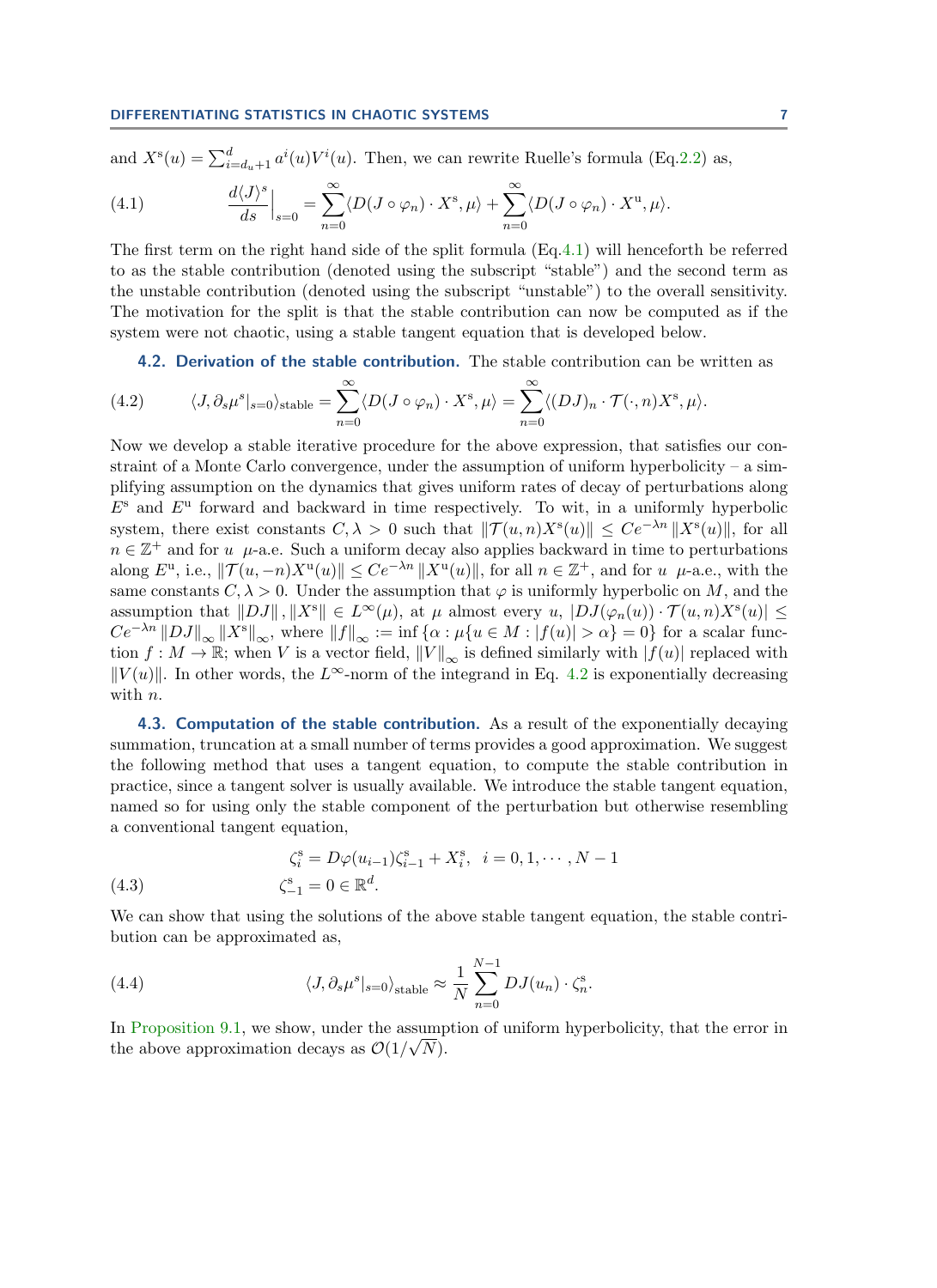<span id="page-7-0"></span>4.4. The unstable contribution: an ansatz. In this section, we derive a regularized expression for the unstable contribution defined in Eq.  $4.1$ . Denoting the components of X along the *i*th CLV by the scalar field  $a^i$ , we can write  $X^{\mathrm{u}} := \sum_{i=1}^{d_u} a^i V^i$ . Thus, the unstable contribution from Eq. [4.1](#page-6-1) can be written as,

<span id="page-7-1"></span>(4.5) 
$$
\langle J, \partial_s \mu^s |_{s=0} \rangle_{\text{unstable}} = \sum_{n=0}^{\infty} \sum_{i=1}^{d_u} \langle D(J \circ \varphi_n) \cdot a^i V^i, \mu \rangle,
$$

with the underlying assumption that the series in Eq. [4.5](#page-7-1) converges for each  $i \leq d_u$ . We first informally motivate the ensuing derivation of a mollified expression for Eq. [4.5.](#page-7-1) The integrand can be viewed as a linear functional  $l_n : E^u(u) \to \mathbb{R}$ , evaluated at  $V^i(u)$ , and defined by  $l_n(V(u)) := a^i(u)(DJ)_n \cdot \mathcal{T}(u,n)V(u), V(u) \in E^u(u)$ . Recall that although  $l_n$ may be bounded for a finite  $n$ , the bound is an exponentially increasing function making the evaluation of  $\langle l_n(V^i)\rangle$  computationally infeasible. In particular, at  $\mu$ -a.e. u, there exists an  $N(u)$  such that  $||h_n(V(u))|| \leq ||a^i||_{\infty} ||DJ||_{\infty} c e^{\lambda_1 n} ||V(u)||$ , for all  $n \geq N(u)$ . On the other hand, due to the convergence of Ruelle's formula, the ensemble average  $\langle l_n(V) \rangle$  declines asymptotically at least when  $V = V^i, i \le d_u$ . Since we ultimately want to compute  $\langle l_n(V^i) \rangle$ as opposed to the pointwise values of  $l_n(V^i)$ , we propose the following ansatz for the unstable contribution, for some  $Y^{i,n} \in E^{u*}$ , the dual of  $E^u$  –

<span id="page-7-2"></span>(4.6) 
$$
\langle J, \partial_s \mu^s |_{s=0} \rangle_{\text{unstable}} = \sum_{n=0}^{\infty} \sum_{i=1}^{d_u} \langle V^i \cdot Y^{i,n}, \mu \rangle.
$$

In particular, we require that the vector field  $Y^{i,n}$  is bounded for all n and additionally such that  $\left|\sum_{i=1}^{d_u}\langle Y^{i,n} \cdot V^i\rangle\right|$  exponentially decreases with n. Then, if the central limit theorder that  $\sum_{i=1}^{n}$  and  $\sum_{i=1}^{n}$  is the integrand above, the heuristic expression in Eq. [4.6](#page-7-2) leads to a desired Monte Carlo algorithm via ergodic averaging. Essentially, the ansatz chosen to satisfy our computational constraints suggests a vector field  $Y^{i,n}$  that captures the overall sensitivity of  $J_n$  to perturbations along  $V^i$ . It is important that the pointwise values of  $l_n(V^i)$  are not matched. The reason is, whenever for a finite n depending on  $u, l_n$  is a bounded linear functional on  $E^{\mathrm{u}}(u)$ , the uniqueness of  $Y^{i,n}(u) \in E^{\mathrm{u}*}(u)$  from Riesz representation theorem gives  $Y^{i,n}(u) = a^{i}(u) D J_n(u)$ . As a result,  $Y^{i,n}$  does not satisfy our requirements anymore and the original problem of large variances of ergodic averages has not been solved. Thus, we may require that  $l_n(V^i(u))$  not equal  $V^i(u) \cdot Y^{i,n}(u)$  at each u and only that  $\langle l_n(V^i) \rangle = \langle V^i \cdot Y^{i,n} \rangle$ , at each n.

4.4.1. Reformulation of the unstable contribution. In this section, beginning with the original expression in Eq. [4.1,](#page-6-1) we derive a new expression for the unstable contribution, holding Eq. [4.6](#page-7-2) as a motivation. From Eq. [4.1,](#page-6-1) fixing an  $i \leq d_u$ , and isolating the *n*-th summand,

<span id="page-7-3"></span>(4.7) 
$$
\langle a^i D(J \circ \varphi_n) \cdot V^i, \mu \rangle = \langle D(a^i J \circ \varphi_n) \cdot V^i, \mu \rangle - \langle (J \circ \varphi_n) D a^i \cdot V^i, \mu \rangle.
$$

First, assuming each  $a^i$  is differentiable along  $E^i$ , Eq. [4.7](#page-7-3) is valid. Moreover, the second term is a time correlation at time n, between the functions J and  $Da<sup>i</sup> \cdot V<sup>i</sup>$ . If both these functions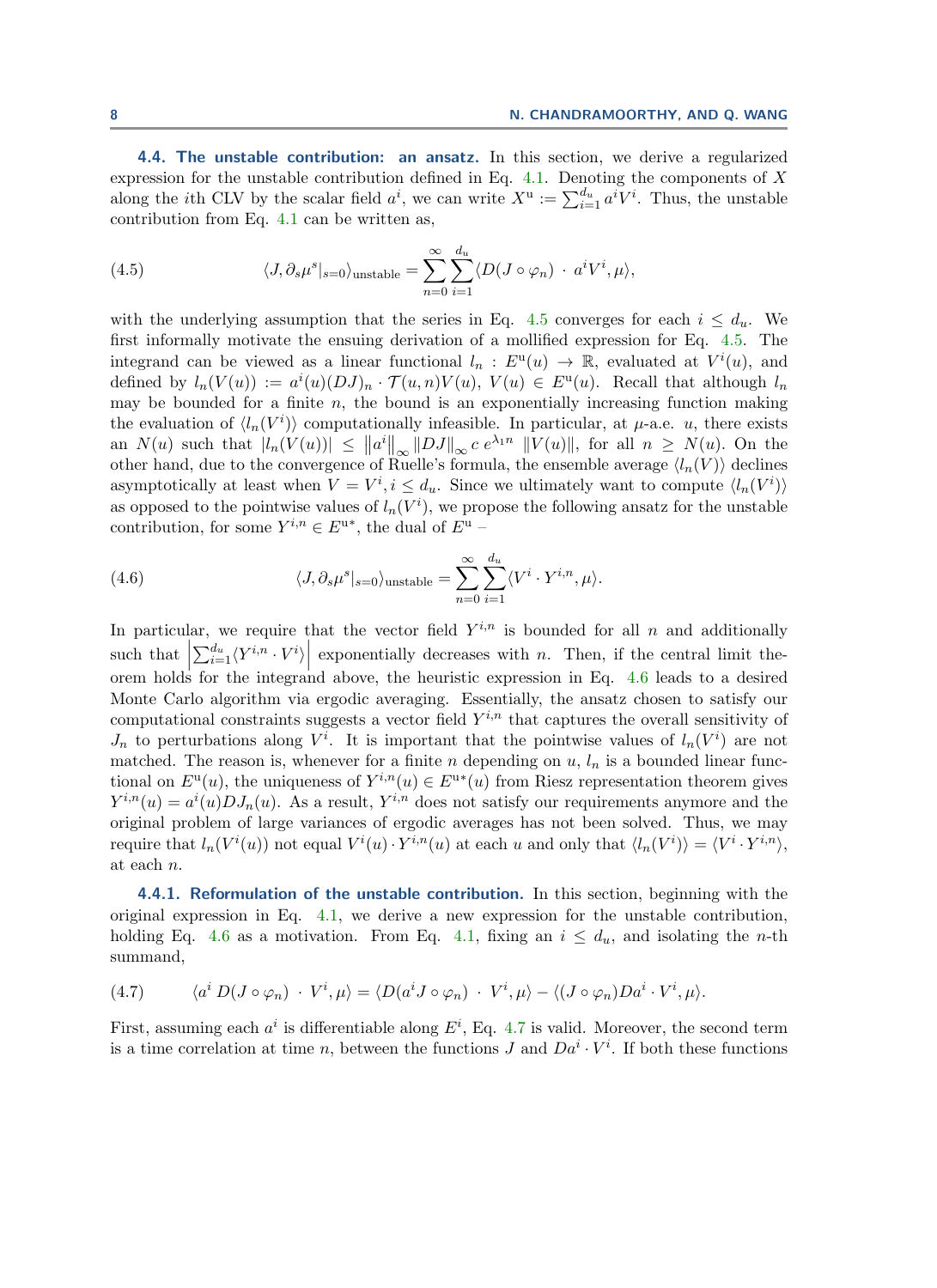are assumed to be continuous, then the correlation between them decays exponentially in time [\[10\]](#page-19-11). That is, the second term would approach its mean exponentially fast, for some  $\gamma \in (0, 1)$ :

(4.8) 
$$
\left| \langle (J \circ \varphi_n) D a^i \cdot V^i, \mu \rangle - \langle J, \mu \rangle \langle D a^i \cdot V^i, \mu \rangle \right| \sim \mathcal{O}(\gamma^n).
$$

In fact, if X is assumed to be smooth,  $\sum_{i=1}^{d_u} \langle Da^i \cdot V^i \rangle = 0$  (this result is proved in Theorem 3.1(b) of [\[29\]](#page-20-7)). It then follows that  $\left|\langle J \circ \varphi_n \sum_{i=1}^{d_u} Da^i \cdot V^i \rangle \right|$  exponentially decreases in n, and hence the vector field  $Y_1^{i,n}$  $I_1^{i,n} := -J \circ \varphi_n D a^i$  potentially forms a part of  $Y^{i,n}$ . The restatement in Eq. [4.7](#page-7-3) therefore confines the problematic derivative to the first term in Eq. [4.7.](#page-7-3) We can now focus our attention on the first term to obtain the remainder of  $Y^{i,n}$ . Applying measure preservation of  $\varphi$  on the first term, we obtain, for some  $k \in \mathbb{N}$ ,

<span id="page-8-0"></span>(4.9) 
$$
\langle D(a^i J \circ \varphi_n) \cdot V^i, \mu \rangle = \langle (D(a^i_k J_{n+k}))_k \cdot V^i_k, \mu \rangle,
$$

where we have adopted the succinct notation  $J_k$  to denote the function  $J \circ \varphi_k$ ; we neglect writing the subscript when  $k = 0$ . The motivation for using measure preservation forward in time becomes clear in the subsequent steps. Some intuitive reasoning can be immediately made however:  $Y^{i,n}$  is a vector field that captures the ensemble average of the directional derivative of  $J_n := J \circ \varphi_n$ , without matching the pointwise derivatives. As a next step, we use the covariance of  $V^i$  to express the integrand in Eq. [4.9](#page-8-0) as a linear functional on  $V^i(u)$  since we want to obtain part of  $Y^{i,n}(u)$ . Putting  $k = 1$ ,

$$
(4.10) \qquad \langle D(a^i J_n) \cdot V^i, \mu \rangle = \langle (D(a^i_1 J_{n+1}))_1 \cdot \frac{\mathcal{T}(u,1)V^i}{z^i}, \mu \rangle = \langle D(a^i_1 J_{n+1}) \cdot \frac{V^i}{z^i}, \mu \rangle,
$$

where we have introduced  $z^i(u) := ||\mathcal{T}(u,1)V^i(u)||$ , and used the chain rule to go from the second expression to the third. Note that  $\langle \log |z^i|, \mu \rangle = \lambda_i$ , and in a uniformly hyperbolic system  $||z^i||_{\infty} > e^{\lambda}/C$ . In order to take full advantage of the downscaling offered by the  $z^i$ , we again rewrite the integrand in the following way that is valid because  $z^i$  is differentiable along  $E^i$ :

<span id="page-8-1"></span>(4.11) 
$$
\langle D(a^i J_n) \cdot V^i, \mu \rangle = \langle D(a^i_1 J_{n+1}/z^i) \cdot V^i, \mu \rangle - \langle J_{n+1} a^i_1 D(1/z^i) \cdot V^i, \mu \rangle.
$$

One advantage of rewriting is immediately clear – an infinite sum of the second term over  $n$ , to obtain the unstable contribution, is well-posed. This is because, similar to the second term in Eq. [4.7,](#page-7-3) this term is in the form of a time correlation. The other advantage in Eq. [4.11](#page-8-1) is that it can be used iteratively to evaluate the left hand side, making the integrand asymptotically smaller in norm. We now develop such an iterative procedure by first noticing that Eq. [4.11](#page-8-1) is valid for any bounded function J. Indeed since  $||(a_1^i J_{n+1})/(a^i z^i)||_{\infty} \leq ||J||_{\infty} ||1/z^i||_{\infty} \leq$  $Ce^{-\lambda} ||J||_{\infty}$ ,  $(a_1^i J_{n+1})/(a^i z^i)$  is also a bounded function and thus can replace  $J_n$  on the left hand side of Eq. [4.11.](#page-8-1) Doing this replacement we obtain,

<span id="page-8-2"></span>
$$
(4.12) \quad \langle D(a_1^i J_{n+1}/z^i) \cdot V^i, \mu \rangle = \langle D(a_2^i J_{n+2}/(z_1^i z^i)) \cdot V^i, \mu \rangle - \langle \frac{a_2^i J_{n+2}}{z_1^i} D(1/z^i) \cdot V^i, \mu \rangle.
$$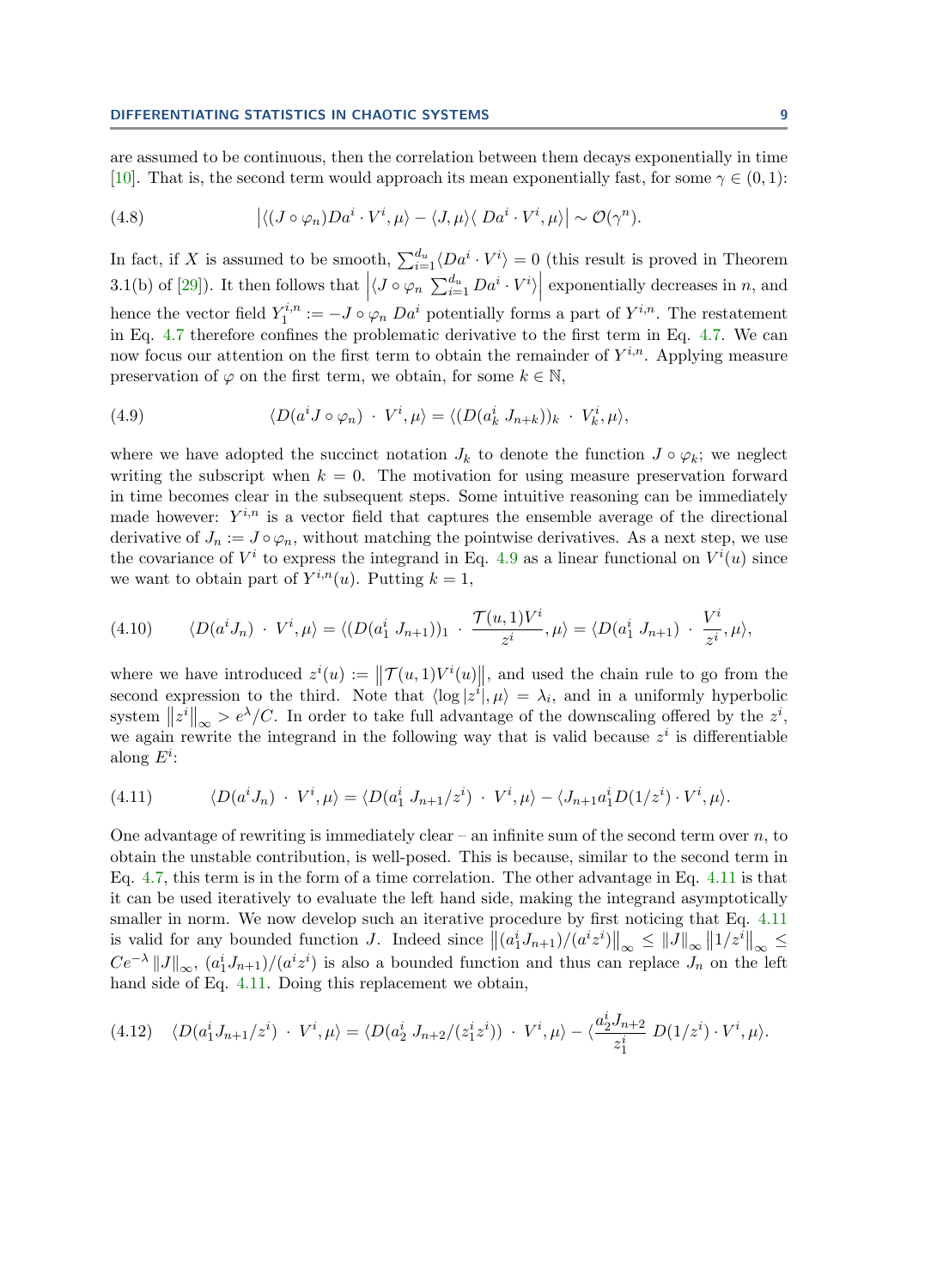Note that  $(z_1^i z^i)(u) = ||\mathcal{T}(u, 2)V^i(u)||$ ; for notational convenience we introduce the scalar function  $y^{i,k}(u) := \|\mathcal{T}(u,k)V^{i}(u)\| = \Pi_{j=0}^{k-1} z_j^{i}(u), k \in \mathbb{N}$ . Now Eq. [4.11](#page-8-1) can be used as a base for recursion by substituting for the first term on its right hand side using Eq. [4.12.](#page-8-2) Thus Eq. [4.11](#page-8-1) becomes,

<span id="page-9-0"></span>(4.13) 
$$
\langle D(a^i J_n) \cdot V^i, \mu \rangle = \langle D\left(\frac{a_2^i J_{n+2}}{y^{i,2}}\right) \cdot V^i, \mu \rangle - \sum_{k=1}^2 \langle \frac{a_k^i J_{n+k} z^i}{y^{i,k}} D(1/z^i) \cdot V^i, \mu \rangle.
$$

Now the recursion can be continued by obtaining an expression for the first term on the right hand side of Eq. [4.13,](#page-9-0) by using  $\left(\frac{a_2^i}{J_{n+2}}\right)/(a^i y^{i,2})$  in place of  $J_n$  and so on. We obtain the following expression in the infinite limit of applying this recursion,

<span id="page-9-1"></span>
$$
(4.14)\ \langle D(a^i J_n) \cdot V^i, \mu \rangle = \lim_{k \to \infty} \langle D(a_k^i J_{n+k}/y^{i,k}) \cdot V^i, \mu \rangle - \sum_{k=1}^{\infty} \langle \frac{a_k^i J_{n+k} z^i}{y^{i,k}} D(1/z^i) \cdot V^i, \mu \rangle.
$$

In lemma [9.2,](#page-17-0) we show that the limit in the first term in Eq. [4.14](#page-9-1) is 0. In fact, the result that is proved is that for a sequence of bounded functions  $f_n$  which goes to 0 pointwise almost everywhere, the sequence of ensemble averages of directional derivatives along the unstable directions also converges to 0. On applying measure preservation to each summand in the second term of Eq. [4.14,](#page-9-1) we obtain a series of time correlations of a function  $J$  with another bounded function, so that Eq. [4.14](#page-9-1) becomes,

(4.15) 
$$
\langle D(a^i J_n) \cdot V^i, \mu \rangle = - \sum_{k=1}^{\infty} \langle \frac{a^i J_n z_{-k}^i}{y_{-k}^{i,k}} D(1/z_{-k}^i)_{-k} \cdot V_{-k}^i, \mu \rangle.
$$

The second term in the equation above is a converging series because the  $L^{\infty}$  norms of the integrands are exponentially decreasing with k. More clearly, we have at  $\mu$ -a.e. u that

$$
(4.16) \quad \left| \frac{a^i J_n z_{-k}^i}{y_{-k}^{i,k}} (D(1/z_{-k}^i))_{-k} \cdot V_{-k}^i \right| \leq \|a^i\|_{\infty} \|J\|_{\infty} \|D(1/z^i) \cdot V^i\|_{\infty} \frac{z_{-k}^i}{y_{-k}^{i,k}} \leq C' e^{-\lambda(k-1)},
$$

and hence

$$
\left\| \frac{a^i J_n z_{-k}^i}{y_{-k}^{i,k}} (D(1/z_{-k}^i))_{-k} \cdot V_{-k}^i \right\|_{\infty} \le C' e^{-\lambda(k-1)}.
$$

Thus by dominated convergence applied to the sequence  $g_j$ ,  $j = 1, 2, \cdots$  of bounded functions,

$$
g_j := - \sum_{k=1}^j \frac{z_{-k}^i}{y_{-k}^{i,k}} \; (D(1/z_{-k}^i))_{-k} \cdot V_{-k}^i,
$$

we obtain that  $g^i := \lim_{j \to \infty} g^i_j$  is also a bounded function and that Eq. [4.14](#page-9-1) becomes,

<span id="page-9-2"></span>(4.17) 
$$
\langle D(a^i J_n) \cdot V^i, \mu \rangle = -\langle a^i J_n \Big( \sum_{k=1}^{\infty} \frac{z_{-k}^i}{y_{-k}^{i,k}} \left( D(1/z_{-k}^i) \right)_{-k} \cdot V_{-k}^i \Big), \mu \rangle = \langle a^i J_n g^i, \mu \rangle.
$$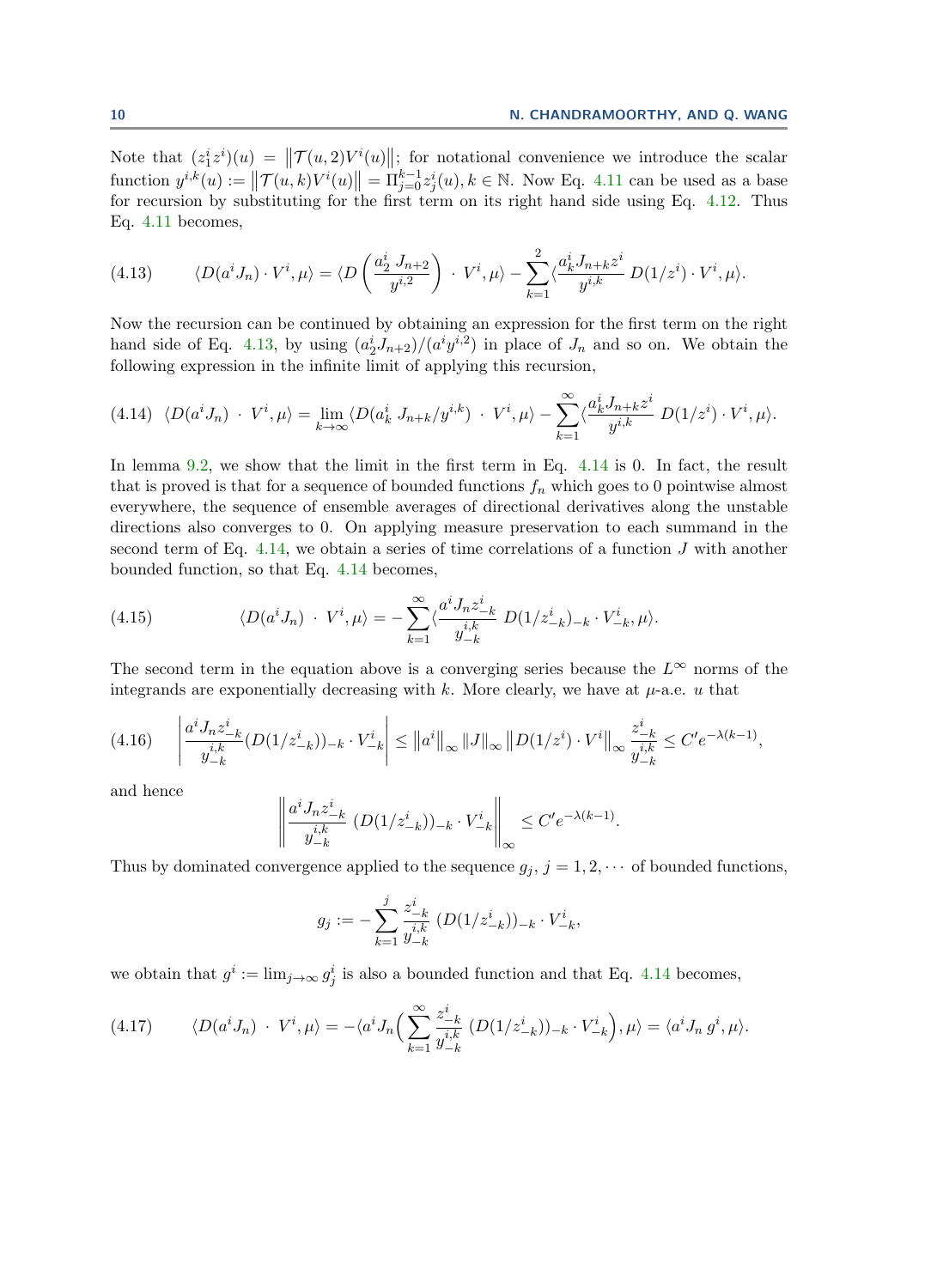By assumption, the summation over  $n$  of the left hand side of Eq. [4.17](#page-9-2) converges. This implies, since the series on the right hand side must also converge, that  $\lim_{n\to\infty} \langle a^i J_n g^i, \mu \rangle = 0$ . On the other hand, this limit must be equal to  $\langle J, \mu \rangle \langle a^i g^i, \mu \rangle$  since time correlations must decay to 0 on hyperbolic attractors. Thus, we have  $\langle a^i g^i, \mu \rangle = 0$  since this is true for any bounded function J that satisfies the assumption that the series  $\sum_{n=0}^{\infty} \langle D(a^i J_n) \cdot V^i, \mu \rangle$  converges. The derivation of Eq[.4.17](#page-9-2) and showing that  $g^i \in L^{\infty}$  complete the proof of [Theorem 3.1.](#page-4-2) Finally, note that the ansatz from section [4.4](#page-7-0) is also valid. To see this, take

$$
Y_2^{i,n} = -\sum_{k=1}^{\infty} \frac{a_k^i J_{n+k} z^i}{y^{i,k}} D(1/z^i),
$$

and set  $Y^{i,n} = Y_1^{i,n} + Y_2^{i,n}$  $\frac{r^{i,n}}{2}$ .

<span id="page-10-2"></span>4.5. Computation of the unstable contribution. To complete the derivation of a regularized unstable contribution, we can rewrite the first term in Eq. [4.7](#page-7-3) by using the expression derived in Eq. [4.17.](#page-9-2) Thus, we obtain the following regularized unstable contribution,

(4.18) 
$$
\langle J, \partial_s \mu^s |_{s=0} \rangle_{\text{unstable}} = \sum_{n=0}^{\infty} \left( \langle J_n \sum_{i=1}^{d_u} a^i g^i, \mu \rangle - \sum_{i=1}^{d_u} \langle J_n D a^i \cdot V^i, \mu \rangle \right) = \sum_{n=0}^{\infty} \langle J_n \sum_{i=1}^{d_u} (a^i g^i - D a^i \cdot V^i), \mu \rangle.
$$

<span id="page-10-0"></span>In order to compute the unstable contribution in the form above, we resort to ergodic approximation of the ensemble average. Since we expect the time correlation between the bounded function  $g := \sum_{i=1}^{d_u} a^i g^i - D a^i \cdot V^i$  and J to decay exponentially in a uniformly hyperbolic system, the summation over  $n$  would converge (to within machine precision of the true unstable contribution) with a small number of terms, when compared to  $N$ , the trajectory length used for an ergodic average approximation of each term. Thus, the computational time for the unstable contribution is roughly equal to that for evaluating  $q$  along  $N$  points. The function  $g^i$  is naturally in the form of an iteration and thus can be obtained along a trajectory, by solving the following set of  $d_u$  scalar equations,  $1 \leq i \leq d_u$ , setting  $\beta^i_{-1} = 0$ ,

<span id="page-10-1"></span>(4.19) 
$$
\beta_{k+1}^i = \beta_k^i / z_k^i + (D(1/z_k^i))_k \cdot V_k^i, \ \ k = 0, 1, \cdots.
$$

The solutions  $\beta_K^i$ ,  $K \in \mathbb{Z}^+$ , approximate the scalar function  $g^i$ , asymptotically. That is, for large K,  $g^{i}(\varphi_K(u)) \approx -\beta_K^{i}$ . Using this approximation of  $g^{i}$  and a finite difference approximation of  $Da<sup>i</sup> \cdot V<sup>i</sup>$ , we can obtain the function g along a primal trajectory starting from a  $\mu$ -typical phase point u. Then, the numerical approximation of the unstable contribution is the following ergodic average,

<span id="page-10-3"></span>(4.20) 
$$
\frac{d\langle J\rangle}{ds}_{\text{unstable}} \approx \frac{1}{N} \sum_{n=0}^{M} \sum_{i=0}^{N-1} J(u_{n+i}) g(u_i).
$$

Ignoring the numerical errors in the computation of g, [Lemma 9.3](#page-18-0) shows that the error in the approximation above decays as  $\mathcal{O}(1/\sqrt{N})$ . This completes the proof of [Corollary 3.2.](#page-4-4)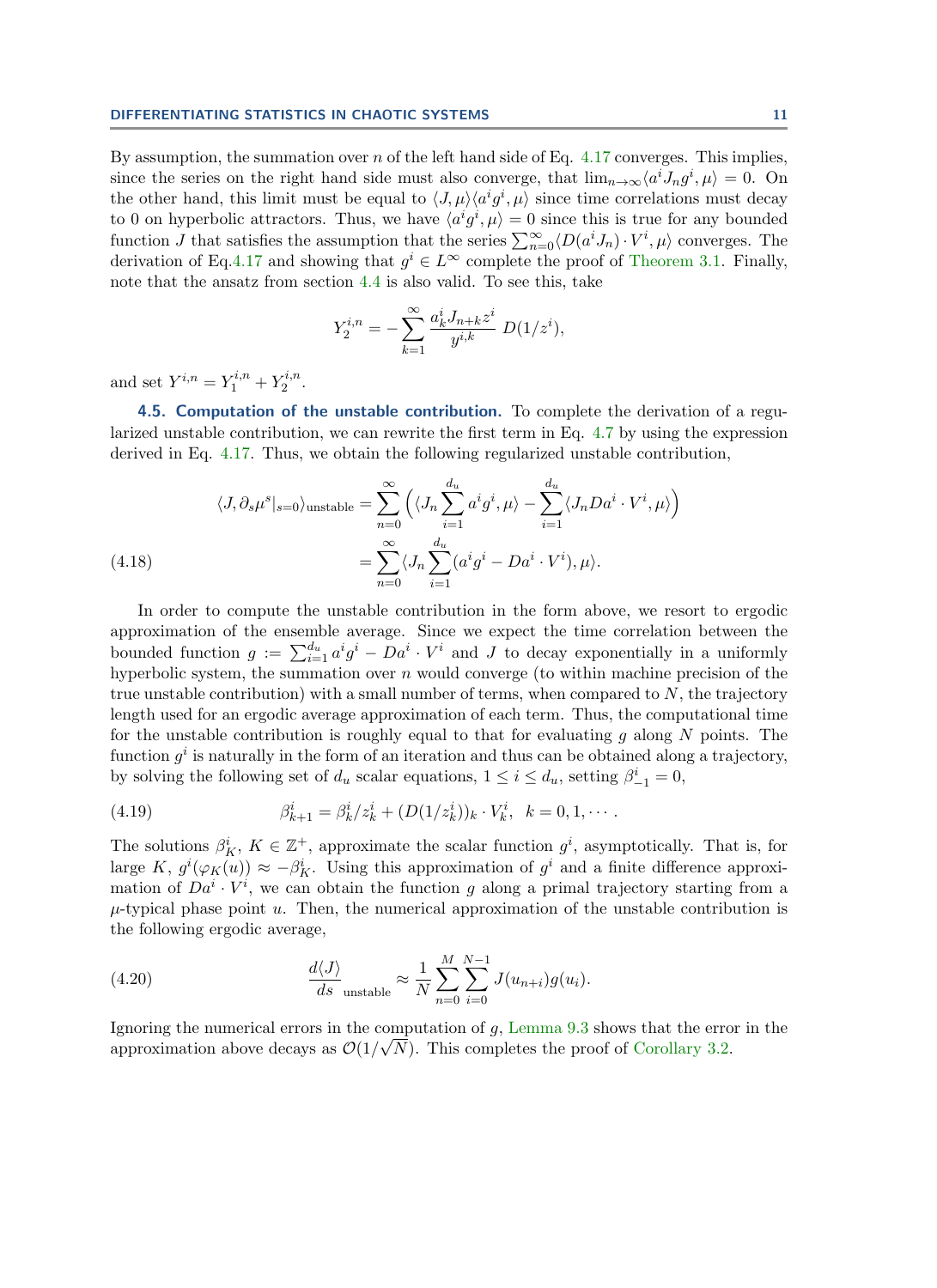<span id="page-11-0"></span>5. Interpretation of the unstable contribution. In the previous section, we rewrote each term of Ruelle's formula, which represents the ensemble average of an unstable derivative,  $\langle D J_n \cdot X^u \rangle$ , as a time correlation integral  $\langle J_n g, \mu \rangle$  where g was a bounded distribution that we obtained through an iterative procedure. In this section, we provide physical intuition for g by relating it to the change in the SRB measure due to a perturbation along  $X^{\mathrm{u}}$ .

We start with the simple case in which the SRB measure is absolutely continuous with respect to Lebesgue measure on the whole manifold M. For the derivation of an S3 formula that assumes the existence of a density on the whole manifold, see [\[8\]](#page-19-12). Examples of systems where this is true include expanding dynamics on compact attractors that have no stable submanifolds. In these cases, the volume element  $d\mu = \rho du$ , where  $du = |dx_1 \cdots dx_d|$  is the standard volume element, for some smooth function  $\rho : M \to \mathbb{R}^+$ . Then, integration by parts of each term of the unstable contribution according to Ruelle's formula, can be performed as follows,

<span id="page-11-1"></span>
$$
\langle D(J \circ \varphi_n) \cdot X^{\mathrm{u}}, \mu \rangle = \int_M \mathrm{div}(J \circ \varphi_n X^{\mathrm{u}}) \, \rho \, du - \int_M J \circ \varphi_n \, \mathrm{div} X^{\mathrm{u}} \, \rho \, du
$$
  
(5.1)  

$$
= \int_M \mathrm{div}(\rho \, J \circ \varphi_n X^{\mathrm{u}}) \, du - \int_M (J \circ \varphi_n) \Big( \frac{D\rho}{\rho} \cdot X^{\mathrm{u}} + \mathrm{div}(X^{\mathrm{u}}) \Big) \, \rho \, du.
$$

By Stokes theorem, the first term in Eq. [5.1](#page-11-1) is a boundary integral that gives the flux of the vector field  $X^u$  at the boundary of M, which is 0. Thus, in this case, the function  $g \equiv -(D\rho \cdot X^{\rm u}/\rho + \text{div}(X^{\rm u}))$ . Hence,  $g\rho = -\text{div}(\rho X^{\rm u})$ . Roughly speaking, Eq. [5.1](#page-11-1) captures the average of the function  $J_n$  multiplied by the change in the probability distribution. Hence, this definition of  $\rho g$  matches our intuition since locally, the perturbation  $X^{\mathrm{u}}$  stretches the standard volume  $(du)$  by  $g\rho = -\text{div}(\rho X^u)$ . Moreover, as derived in section [4,](#page-5-0) it is easy to see that  $\langle g, \mu \rangle = \int g \rho \, du = 0.$ 

Now consider the more general case where the SRB measure is not absolutely continuous on the whole manifold. Although the derivation of Eq. [5.1](#page-11-1) is not valid, an interpretation of the unstable contribution can be made using a similar argument. First we choose a measurable partition, say  $\xi$ , such that each partition element  $\xi(u)$  that contains u lies within the local unstable manifold at u. Since conditional measures of SRB measures along unstable manifolds are absolutely continuous, (see  $[21, 11]$  $[21, 11]$  $[21, 11]$  for constructions of measurable partitions and disintegration of SRB measures), we can write the conditional measure of  $\mu$  on  $\xi(u)$  as  $\rho_u(w)dw$  for some function  $\rho_u$ , where  $dw = |dx_1 \cdots dx_{d_u}|$  is the standard Euclidean volume element in  $d_u$  dimensions. In coordinates, at any  $w \in \xi(u)$ ,  $X^{\mathbf{u}}(w)$  can be written as  $X^{\mathbf{u}}(w) = \sum_{k=1}^{d_u} v^k(w) \partial_{x_k}$ , for some scalar functions  $v^k$ . Using such a disintegration of the SRB measure, each term of the unstable contribution will then have the following form, taking  $a^i = 1$  for simplicity,

(5.2) 
$$
\langle D(J \circ \varphi_n) \cdot X^{\mathrm{u}}, \mu \rangle = \int_{M/\xi} \int_{\xi(u)} \sum_{k=1}^{d_u} v^k(w) \frac{\partial J \circ \varphi_n}{\partial x_k} \, \rho_u(w) \, dw \, d\hat{\mu},
$$

where  $\hat{\mu}$  is the factor measure defined as the pushforward of  $\mu$  under the projection map  $\pi : M \to \xi$ , which maps a phase point u to  $\xi(u)$ , hence:  $\hat{\mu} = \mu \circ \pi^{-1}$  [\[11\]](#page-19-13). From this point, we can treat the  $d_u$ -dimensional inner integral analogously to the previous case of the expanding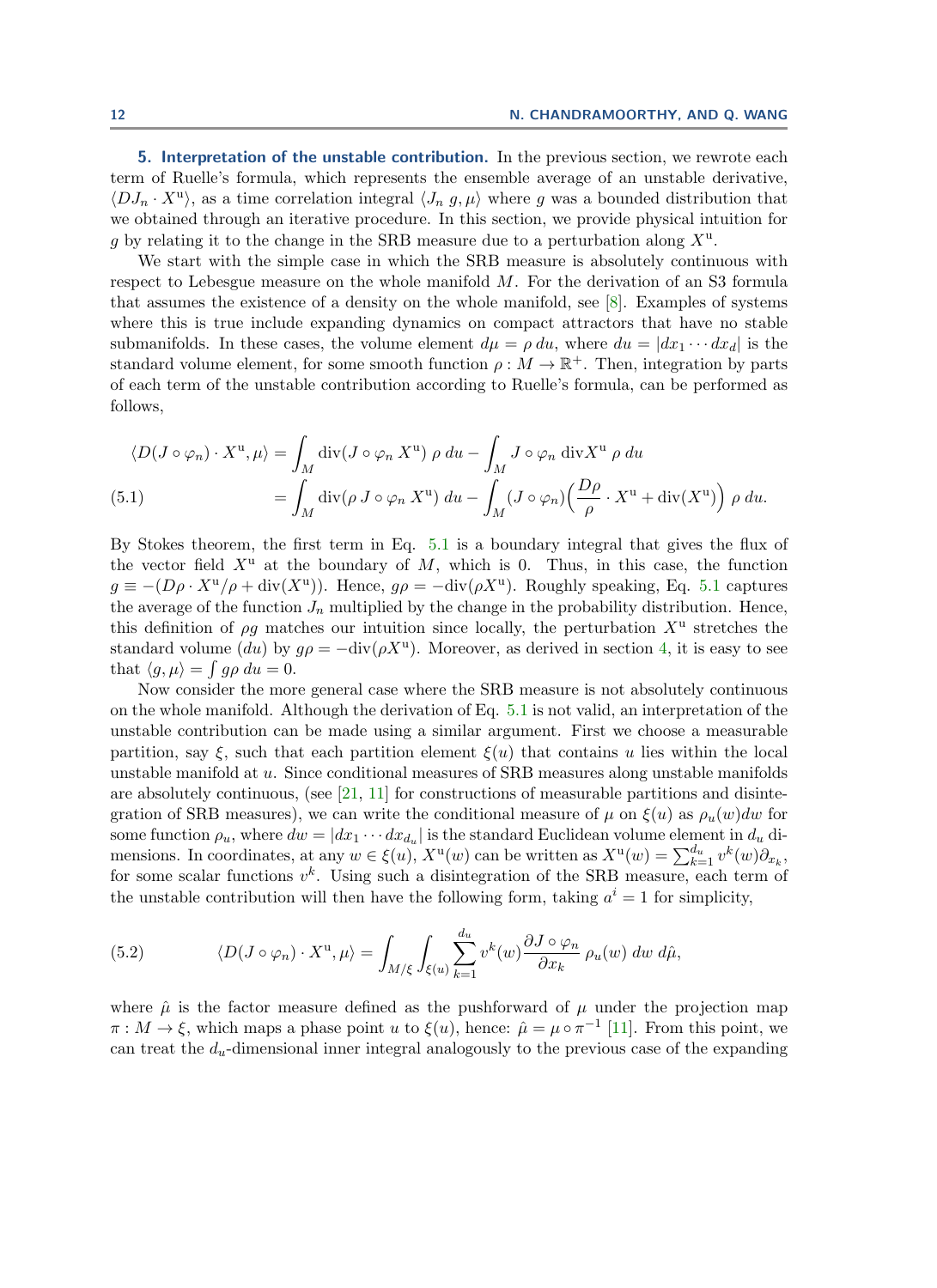map. In particular, we can apply integration by parts to the inner integral, and analogous to Eq. [5.1,](#page-11-1) we obtain,

(5.3)  
\n
$$
\langle D(J \circ \varphi_n) \cdot X^{\mathrm{u}}, \mu \rangle = -\int_{M/\xi} \int_{\xi(u)} J \circ \varphi_n \left( \sum_{k=1}^{d_u} v^k \frac{\partial \rho_u}{\partial x_k} \right) dw \, d\hat{\mu} - \int_{M/\xi} \int_{\xi(u)} J \circ \varphi_n \sum_{k=1}^{d_u} \frac{\partial v^k}{\partial x_k} \, \rho_u(w) \, dw \, d\hat{\mu}.
$$

Here, again we obtain an integral representing a flux term on the boundaries of  $\xi(u)$ , the integral over u of which is 0, due to cancellations [\[31\]](#page-20-8). Then, comparing with Eq. [4.18,](#page-10-0) we can see that

$$
g\rho_u \equiv -\sum_{k=1}^{d_u} (v^k \frac{\partial \rho_u}{\partial x_k} + \frac{\partial v^k}{\partial x_k} \rho_u) = -\sum_{k=1}^{d_u} \frac{\partial v^k \rho_u}{\partial x_k},
$$

which is again a divergence of  $\rho_u X^u$  on pieces of unstable manifolds. While this provides an intuitive interpretation of  $q$ , it does not lead to a straightforward computation since the densities on the unstable manifolds, denoted  $\rho_u$  above, are unknown. This justifies resorting to an iterative procedure that we did in section [4,](#page-5-0) since the formula in [4.18](#page-10-0) only makes use of known quantities computed along trajectories. The other primary motive that Eq. [4.18](#page-10-0) fulfills is that the algorithm must not involve discretization of the phase space, but remain a Monte Carlo method of computing integrals, which have convergence rates that are independent of the dimension of the phase space.

<span id="page-12-0"></span>6. Comments on S3 computation. Revisiting the sketch of the proof in [section 3,](#page-4-0) the first term of Eq. [3.2](#page-4-3) appears as is from the split Ruelle's formula in Eq. [4.1.](#page-6-1) Piecing together all the work carried out in [subsection 4.4,](#page-7-0) an exponentially converging, regularized expression for the unstable contribution, the second term of Eq. [4.1,](#page-6-1) is crystallized into Eq[.4.18.](#page-10-0) Putting these two contributions together in Eq.  $4.1$  completes the proof of [Corollary 3.2.](#page-4-4) Moreover, the error in the ergodic approximation of Eq. [4.18](#page-10-0) decays as  $\mathcal{O}(1/\sqrt{N})$  using an N-term ergodic average: this follows from [Lemma 9.3.](#page-18-0) Thus, combining this result with [Proposition 9.1,](#page-15-1) the overall S3 formula has an error that decays as a typical Monte Carlo integration, as we sought.

We now briefly discuss a naïve implementation of the S3 formula, postponing an efficient algorithmic implementation (see [\[7\]](#page-19-1) for a superficial report in the case  $d_u = 1$ ) to a future work. Using a generic initial condition u sampled according to  $\mu$  on the attractor, a primal trajectory of length N, chosen large enough for convergence of ergodic averages, is obtained from the solution of Eq. [2.1.](#page-2-1) Along the primal trajectory, we use Ginelli et al.'s algorithm (see  $[15]$  for the algorithm and  $[27]$  for more details and a new convergence proof) to obtain  $V_n^i, 0 \leq n \leq N-1, 1 \leq i \leq d_u$ . Additionally, we also apply Ginelli et al.'s algorithm to the adjoint cocycle (dual of  $\mathcal{T}$ ) to obtain a set of adjoint CLVs, also normalized at each u, and denoted as  $W_n^i, 0 \le n \le N-1, 1 \le i \le d_u$ . Note that since  $E^s(u) \perp E^{u*}(u)$ ,  $X^{\mathbf{s}} \cdot W^i = (X - X^{\mathbf{u}}) \cdot W^i = 0$ . This fact is used in order to obtain the stable and unstable components  $X_n^{\mathrm{u}}$  and  $X_n^{\mathrm{s}}$  along a trajectory.

To realize the stable contribution in practice, the iterative equation referred to as the stable tangent equation  $(Eq. 4.3)$  $(Eq. 4.3)$  is used, as suggested in [subsection 4.3.](#page-6-4) For the unstable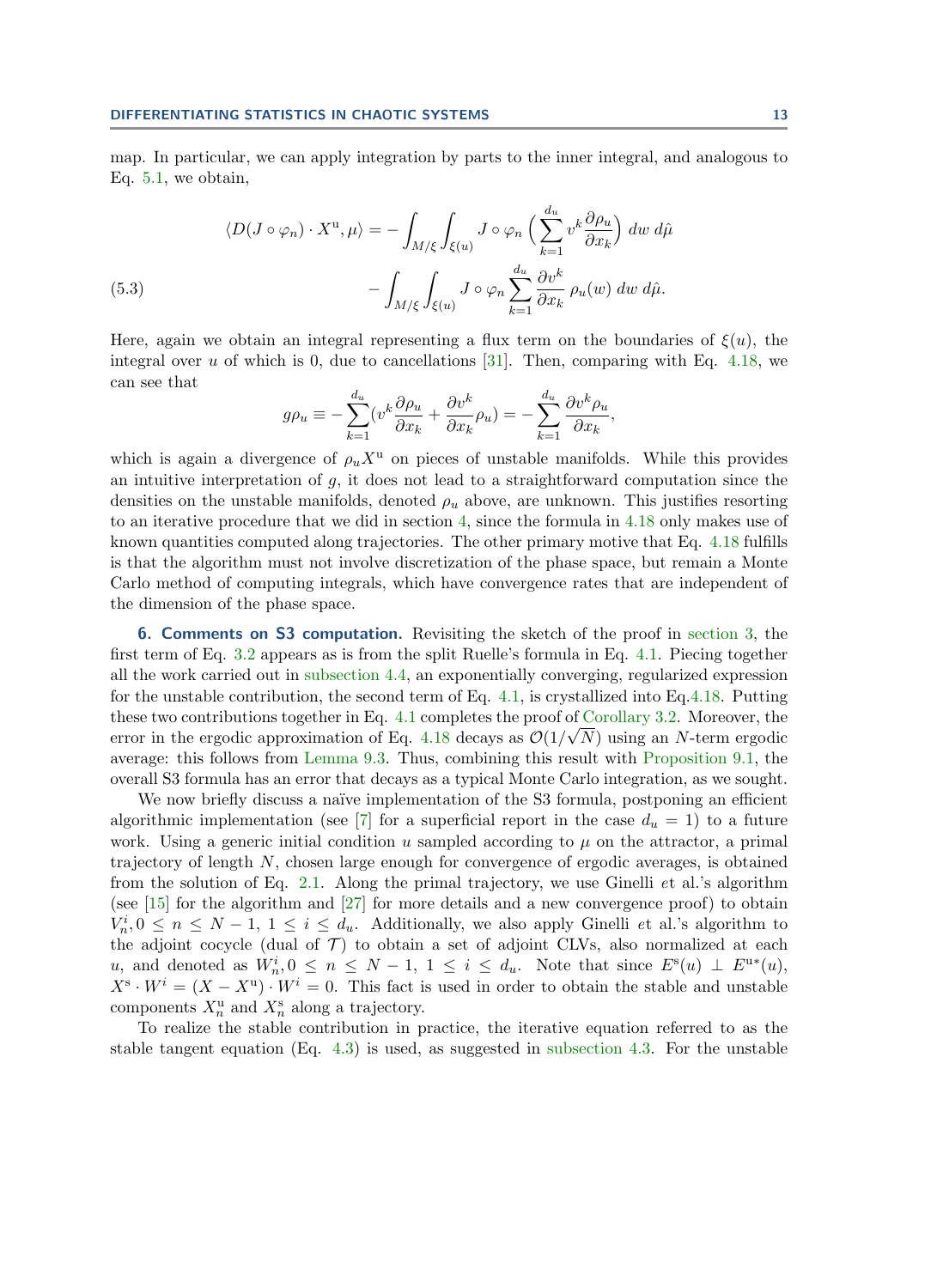contribution, Eq. [4.18](#page-10-0) is computed as an ergodic average. For the computation of each  $g^i$ , Eq. [4.19](#page-10-1) is used as suggested in [subsection 4.5.](#page-10-2) In the numerical examples discussed below, we use both analytical expressions and approximate finite difference calculations to obtain  $z^i$ and  $D(1/z^i) \cdot V^i$ , along trajectories. An algorithm for computation of derivatives of scalar functions along CLVs will be discussed in a future work, along with an adjoint (reverse-mode) algorithm for S3, in the interests of serving a high-dimensional parameter space.

Before we close this section, we comment on the uniform hyperbolicity assumption. Firstly, note that the assumption has been used to obtain the desired error convergence of both the stable and unstable contribution; the split of Ruelle's formula itself does not require uniform hyperbolicity. In particular, in the stable contribution, we used the uniform rates of contraction of stable vectors, in [Proposition 9.1.](#page-15-1) In the unstable contribution derivation (i.e., in proving [Theorem 3.1\)](#page-4-2), and in fact in Ruelle's linear response formula itself, we use the existence of an SRB measure, which is guaranteed on a compact uniformly hyperbolic attractor. To obtain the error convergence of the unstable contribution, we used exponential decay of correlations and the CLT, which only hold on a hyperbolic attractor, for Hölder continuous functions of some positive Hölder exponent. (see [\[22\]](#page-20-11) and section 6 of [\[33\]](#page-20-6)). While the function J is in  $C^2$  and hence in a Hölder class, we have only shown boundedness of  $g^i$ , but assumed exponential decay of correlations with J. However, if the two functions satisfy the finite first moment condition of Chernov (see Corollary 1.7 of  $[10]$ ), the assumption of CLT and exponential decay of correlations would be valid. Moreover, besides these caveats, the assumption of uniform hyperbolicity itself could appear restrictive enough to affect the applicability of our results to high-dimensional dynamical systems encountered in practice. In this regard, it is worth mentioning that in a widely accepted hypothesis due to Gallovotti and Cohen ([\[14\]](#page-19-15), see also [\[30\]](#page-20-12) for more comments on this hypothesis), many fluid systems, and more generally, statistical mechanical models, behave as if they were uniformly hyperbolic. Several recent studies also provide supportive evidence, wherein numerical methods that, strictly speaking, assume some hyperbolicity for their derivation and convergence, work well in high-dimensional real-life models (see [\[9\]](#page-19-16) for an example from climate dynamics and [\[24\]](#page-20-13) for a turbulent fluid flow simulation).

## <span id="page-13-0"></span>7. Numerical examples.

<span id="page-13-1"></span>7.1. Smale-Williams solenoid map. The Smale-Williams solenoid map is a classic example of low-dimensional hyperbolic dynamics. It is a three-dimensional map given by  $\varphi^s(u) = [s_1 + \frac{r - s_1}{4}]$  $\frac{-s_1}{4} + \frac{\cos(\theta)}{2}$  $\frac{s(\theta)}{2}$ ,  $2\theta + \frac{s_2}{4}$  $rac{s_2}{4}\sin(2\pi\theta), \frac{z}{4}$  $rac{z}{4} + \frac{\sin \theta}{2}$  $\frac{\partial^2 u}{\partial y^2}$ , where  $u := [r, \theta, z]^T$  in cylindrical coordinates. The attractor is a subset of the solid torus at the reference values of  $s_1 = 1.4$  and  $s_2 = 0$ . The probability distribution on the attractor is an SRB distribution [\[29,](#page-20-7) [33\]](#page-20-6) that has a density on the unstable manifolds. In this map, r and z directions form a basis for the stable subspace at each point (and the orthogonal  $\theta$  direction forms a basis for the adjoint unstable subspace). Applying a perturbation to  $s_1$  causes a stable perturbation, i.e., the unstable contribution is zero, since it affects only the  $r$  coordinate. On the other hand, perturbing  $s_2$  leads to a nonzero unstable contribution. A set of nodal basis functions along r and  $\theta$  is chosen to be the objective function. We use a naïve implementation of the S3 algorithm presented in [section 6.](#page-12-0) In order to validate the S3 computation, we compare the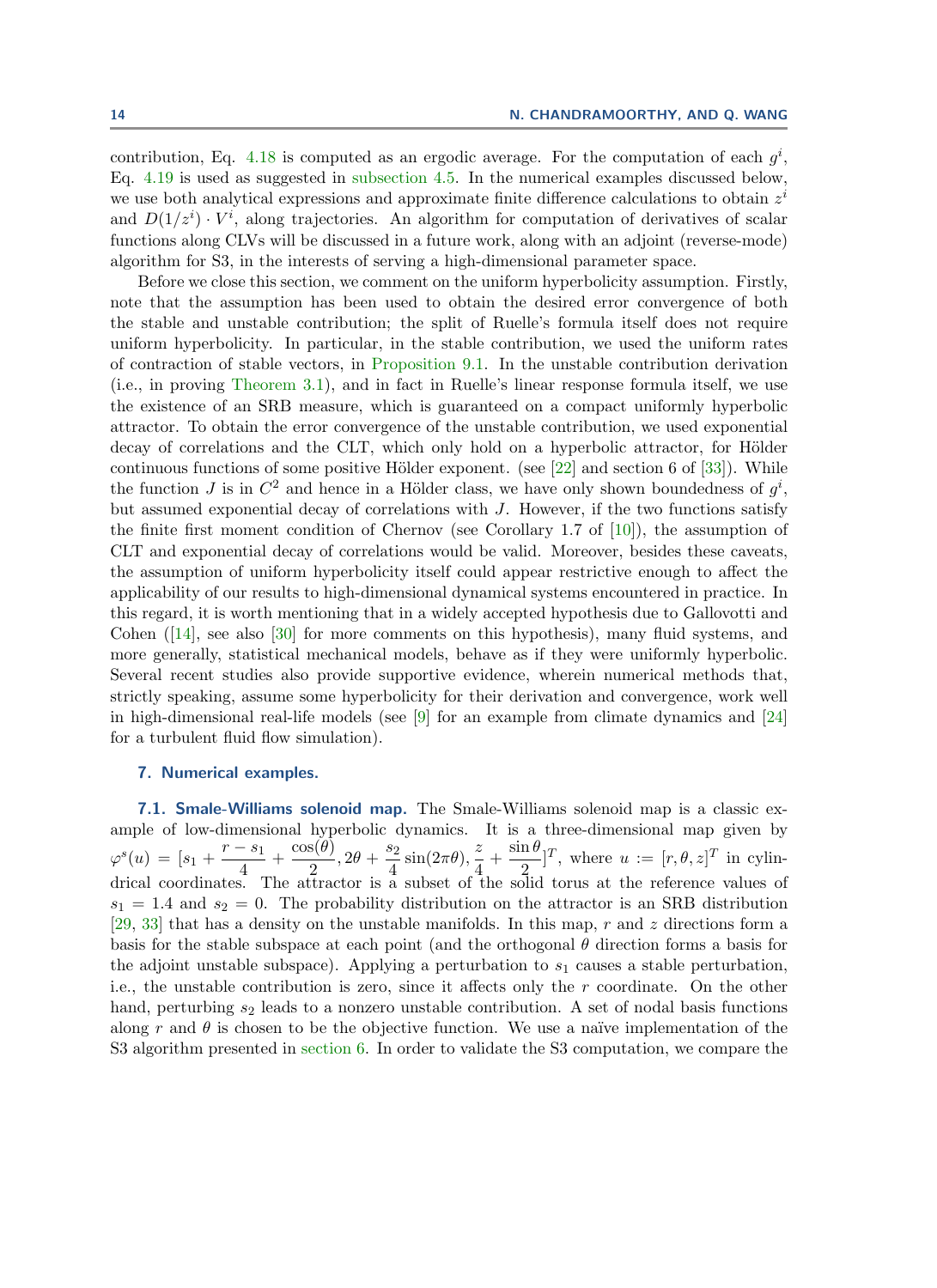

Figure 1. Comparison of the sensitivities computed with S3 to finite-difference for the solenoid map in Section [7.1.](#page-13-1) (a) J is a set of two-variable nodal basis functions along r and  $\theta$  axes. (b)  $J_{\theta}$  is a set of nodal basis functions along  $\theta$  axis.

<span id="page-14-0"></span>

Figure 2. Comparison of the sensitivities of the nodal basis functions along the  $\theta$  and  $\phi$  axes to the parameter  $s_2$  obtained for the Kuznetsov-Plykin attractor using (a) finite difference and (b) the S3 algorithm.

sensitivities  $\left(\frac{d\langle J\rangle}{ds_2}\right)$  with finite-difference results generated using 10 billion Monte Carlo samples on the attractor. The sensitivities to the parameter  $s_2$  are shown in Figure 1(a). In Figure 1(b), the objective function is a set of nodal basis functions along the  $\theta$  direction. From Figures  $1(a,b)$ , we see close agreement between the sensitivities computed with (a more general version of) S3 and, finite-difference results, thus validating both the stable and unstable parts of the S3 algorithm.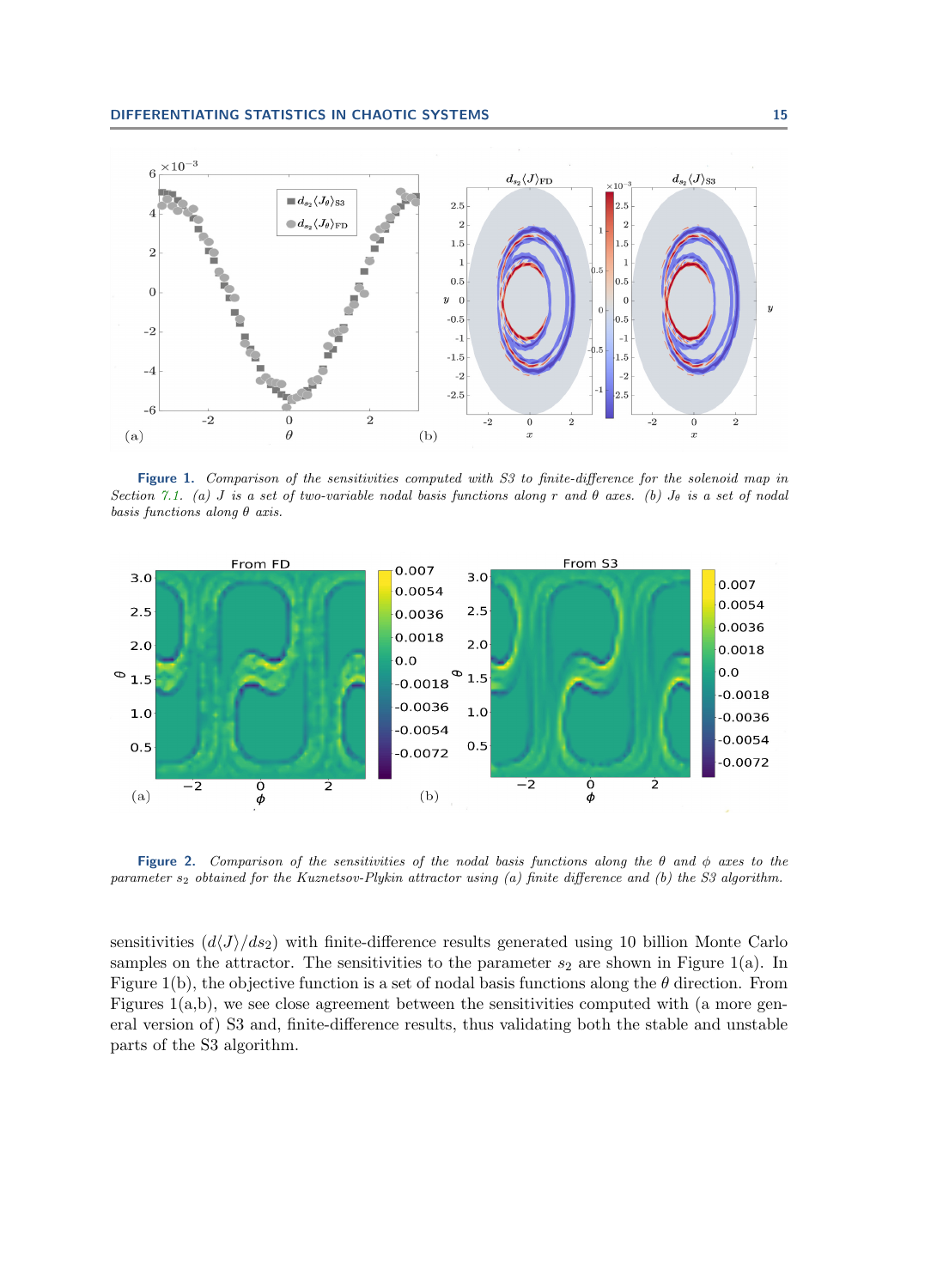7.2. Kuznetsov-Plykin map. As a second test case for S3, we consider the Kuznetsov-Plykin map as defined by [\[19\]](#page-20-14), which describes a sequence of rotations and translations on the surface of the three-dimensional unit sphere. The two parameters we choose to vary are  $s_1 := \epsilon$ and  $s_2 := \mu$ , which are defined by [\[19\]](#page-20-14). The map is given by  $\varphi_{n+1}^s(u) = f_{-1,-1} \circ f_{1,1}(u)$  where  $u = [x_1, x_2, x_3]^T \in \mathbb{R}^3$ . For the function  $f_{\cdot,\cdot}$  and further details regarding the hyperbolicity of the system, the reader is referred to [\[19\]](#page-20-14). The probability distribution on the attractor again is again of SRB type, with the existence of a density along the unstable manifolds. We again use a naïve implementation of the S3 formula to compute the sensitivities as in the case of the solenoid map in Section [7.1.](#page-13-1) The objective function  $J$  is a set of nodal basis functions along the  $\theta$  and  $\phi$  spherical coordinate axes. The finite-difference sensitivities were computed with the central difference around the reference value of  $s_2 = 1$  by means of 10 billion independent samples on the attractor. The results from S3 agree well with finite-difference sensitivities as shown in Figure [2.](#page-14-0)

<span id="page-15-0"></span>8. Conclusions. We have presented a tangent space-split sensitivity formula to compute the derivatives of statistics to system parameters in chaotic dynamical systems. The algorithm to implement the formula requires the computation of a basis for the tangent and adjoint unstable subspaces along a long trajectory. The stable contribution to the overall sensitivity can be efficiently computed by a conventional tangent/adjoint computation just as in nonchaotic systems. The unstable contribution has been rederived to be expressed as ergodic average that yields a Monte Carlo convergence. The numerical examples described in Section [7](#page-13-0) satisfy the simplifying assumptions of uniform hyperbolicity that were made in the derivation. They show close agreement with finite-difference results, serving as a proof-of-concept for the new formulation. In order to make the new formulation applicable to a high-dimensional problem, more work is needed toward an efficient implementation, particularly for the terms in Eq. [4.19.](#page-10-1)

# <span id="page-15-1"></span>9. Appendix.

Proposition 9.1. The error in an N-term ergodic approximation using the stable tangent equation [4.3,](#page-6-3) of the stable contribution, decays as  $\mathcal{O}(1/\sqrt{N})$ . That is,

$$
e_N := \left| \frac{d\langle J \rangle}{ds}_{\text{stable}} - \frac{1}{N} \sum_{n=0}^{N-1} DJ(u_n) \cdot \zeta_n^s \right| \le c^s / \sqrt{N}, c^s > 0.
$$

*Proof.* It is easy to check that  $\zeta_n^s := \sum_{i=0}^n \mathcal{T}(u_i, n-i)X_i^s$  satisfies Eq. [4.3.](#page-6-3) So the approximation to the stable contribution can be written, for some  $M \leq N - 1$  as, where  $\sum_{i=1}^{j} = 0$  if  $i > j$ ,

$$
\frac{1}{N} \sum_{n=0}^{N-1} \sum_{i=0}^{n} DJ(u_n) \cdot \mathcal{T}(u_i, n-i)X_i^s = \frac{1}{N} \sum_{n=0}^{N-1} \sum_{i=n-M}^{n} DJ(u_n) \cdot \mathcal{T}(u_i, n-i)X_i^s
$$

$$
-\frac{1}{N} \sum_{n=0}^{M-1} \sum_{i=n-M}^{-1} DJ(u_n) \cdot \mathcal{T}(u_i, n-i)X_i^s + \frac{1}{N} \sum_{n=M+1}^{N-1} \sum_{i=0}^{n-M-1} DJ(u_n) \cdot \mathcal{T}(u_i, n-i)X_i^s.
$$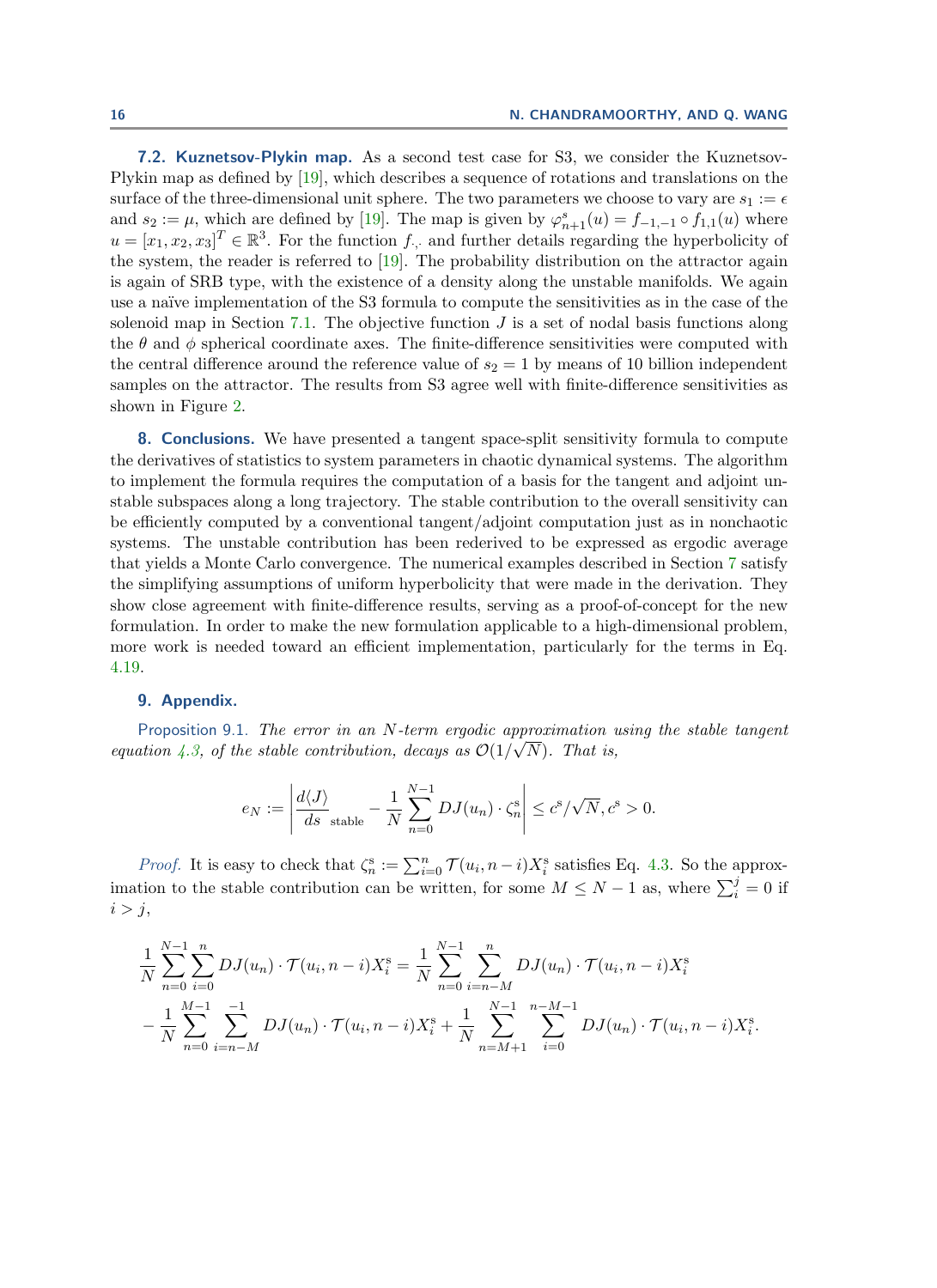Thus,

$$
e_N \le \left| \frac{1}{N} \sum_{n=0}^{M-1} \sum_{i=1}^{M-n} DJ(u_n) \cdot \mathcal{T}(u_{-i}, n+i) X_{-i}^s \right| + \left| \frac{1}{N} \sum_{n=M+1}^{N-1} \sum_{i=0}^{n-M-1} DJ(u_n) \cdot \mathcal{T}(u_i, n-i) X_i^s \right| + \left| \frac{d\langle J \rangle}{ds \text{ stable}} - \frac{1}{N} \sum_{n=0}^{N-1} \sum_{i=n-M}^{n} DJ(u_n) \cdot \mathcal{T}(u_i, n-i) X_i^s \right|.
$$

Under the uniform hyperbolicity assumption, we know that  $||\mathcal{T}(u, n)X^s(u)|| \leq Ce^{-\lambda n}$ . Moreover, we assume that  $||DJ||$ ,  $||X^s||$  are bounded functions. Hence, where  $\gamma := \sum_{i=0}^{\infty} e^{-\lambda i}$ ,

<span id="page-16-0"></span>
$$
e_N \leq \frac{C\gamma^2 \|DJ\|_{\infty} \|X^s\|_{\infty}}{N} + \frac{C'\gamma e^{-\lambda(M+1)}(N - (M+1)) \|DJ\|_{\infty} \|X^s\|_{\infty}}{\lambda} + \left| \frac{d\langle J \rangle}{ds}_{stable} - \frac{1}{N} \sum_{n=0}^{N-1} \sum_{i=n-M}^{n} DJ(u_n) \cdot \mathcal{T}(u_i, n-i)X_i^s \right|.
$$
\n(9.1)

To obtain an upper bound for the third term, again we use the uniform hyperbolicity assumption. So, the integrand in the *n*th summand of the stable contribution (Eq.  $4.1$ ) satisfies  $||(DJ)_n \cdot \mathcal{T}(\cdot, n)X^s||_{\infty} \leq C ||DJ||_{\infty} ||X^s||_{\infty} e^{-\lambda n}$ . Hence  $\sum_{n=0}^{M} (DJ)_n \cdot \mathcal{T}(\cdot, n) X^s \bigg\|_{\infty} \leq$  $C||DJ||_{\infty}||X^s||_{\infty} \gamma$ , for any M and by dominated convergence,  $\sum_{n=0}^{\infty} (DJ)_n \cdot T(\cdot, n)X^s \in$  $L^1(\mu)$ , and the stable contribution can be written as,

$$
\frac{d\langle J\rangle}{ds}_{stable} = \langle \sum_{i=0}^{\infty} (DJ)_i \cdot \mathcal{T}(\cdot, i) X^{\rm s}, \mu \rangle.
$$

Thus the third term in Eq. [9.1](#page-16-0) has the following bound,

$$
\left| \frac{d\langle J \rangle}{ds}_{stable} - \frac{1}{N} \sum_{n=0}^{N-1} \sum_{i=n-M}^{n} DJ(u_n) \cdot \mathcal{T}(u_i, n-i)X_i^s \right|
$$
  
\n
$$
\leq \left| \langle \sum_{i=0}^{M} (DJ)_i \cdot \mathcal{T}(\cdot, i)X^s, \mu \rangle - \frac{1}{N} \sum_{n=0}^{N-1} \sum_{i=n-M}^{n} DJ(u_n) \cdot \mathcal{T}(u_i, n-i)X_i^s \right|
$$
  
\n(9.2) +  $C\gamma ||DJ||_{\infty} ||X^s||_{\infty} e^{-\lambda M},$ 

<span id="page-16-1"></span>where the second term on the right hand side of Eq.  $9.2$  again uses uniform hyperbolicity. Applying measure preservation in each of the integrals in the first term of Eq. [9.2,](#page-16-1)

<span id="page-16-2"></span>
$$
\left| \frac{d\langle J \rangle}{ds}_{\text{stable}} - \frac{1}{N} \sum_{n=0}^{N-1} \sum_{i=n-M}^{n} DJ(u_n) \cdot \mathcal{T}(u_i, n-i)X_i^s \right|
$$
  
\n
$$
\leq \left| \langle \sum_{i=0}^{M} DJ \cdot \mathcal{T}(\varphi_{-i}(\cdot), i)X_{-i}^s, \mu \rangle - \frac{1}{N} \sum_{n=0}^{N-1} \sum_{i=n-M}^{n} DJ(u_n) \cdot \mathcal{T}(u_i, n-i)X_i^s \right|
$$
  
\n(9.3)  $+ C\gamma ||DJ||_{\infty} ||X^s||_{\infty} e^{-\lambda M}.$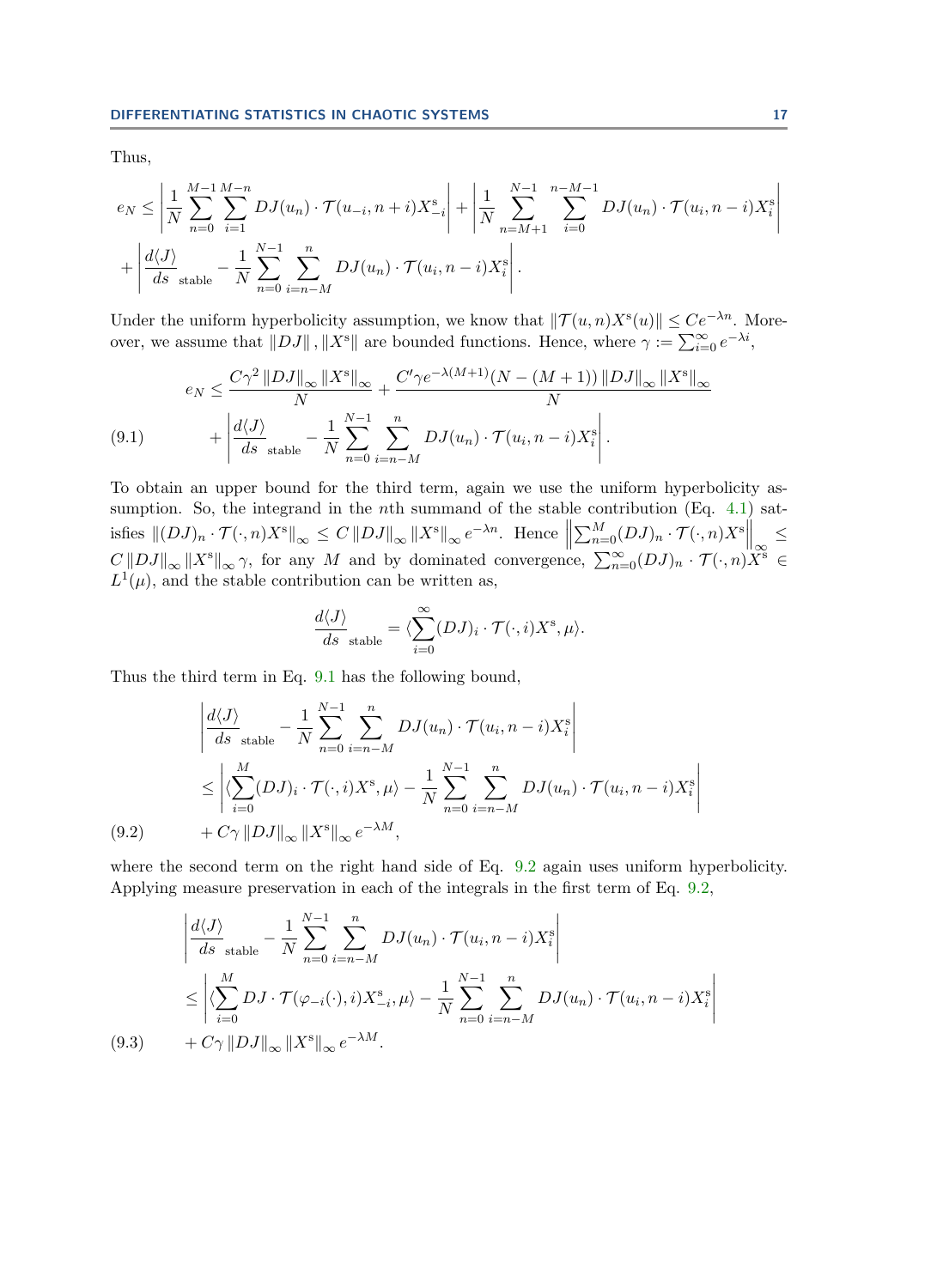The integrand in [9.3](#page-16-2) is continuous on M since  $\mathcal{T}(u,n): E^s(u) \to E^s(u_n)$  is a continuous map and,  $DJ(u) : T_uM \to \mathbb{R}$  and  $X^s : M \to E^s$  are continuous by assumption. Then we expect that  $\sum_{i=0}^{N} DJ \cdot \mathcal{T}(\varphi_{-i}, i)X_{-i}^{\mathrm{s}}$  obeys the central limit theorem [\[10\]](#page-19-11). Using this in Eq. [9.3,](#page-16-2) Eq. [9.1,](#page-16-0) gives, letting  $M \to N - 1$ ,

$$
\frac{(9.4)}{e_N}\leq \frac{C\gamma^2\left\|DJ\right\|_{\infty}\left\|X^{\text{s}}\right\|_{\infty}}{N}+\frac{\text{var}[\sum_{n=0}^{N}DJ_n\cdot X^{\text{s}}]}{\sqrt{N}}+C\gamma\left\|DJ\right\|_{\infty}\left\|X^{\text{s}}\right\|_{\infty}e^{-\lambda(N-1)}\in\mathcal{O}(1/\sqrt{N}).
$$

<span id="page-17-0"></span>Lemma 9.2. If the pointwise limit of a sequence of bounded functions  $\{f_n\}_{n=0}^{\infty} \subset L^1(\mu)$ vanishes, i.e.,  $\lim_{n\to\infty} f_n(u) = 0, u \mu$  – a.e., then the sequence  $\langle Df_n \cdot V, \mu \rangle$  converges to 0, when V is an unstable vector field differentiable along  $E^u$ .

*Proof.* Let  $\xi$  be a measurable partition of M such that for  $\mu$ -a.e.  $u$ , the element of the partition containing u, denoted  $\xi(u)$ , is contained in a local unstable manifold of u, i.e.,  $\xi(u) \subset W^u(u)$ . We assume a  $\xi$  constructed according to Ledrappier-Young's Lemma 3.1.1 [\[21\]](#page-20-9), and also use the Lyapunov-adapted coordinates introduced there. In a neighborhood of each u, let  $\Phi_u: M \to [-\delta, \delta]^{d_u} \oplus [-\delta, \delta]^{d_s}$  be the adapted coordinate system such that  $E^{\mathrm{u}}(u)$ ,  $E^{\mathrm{s}}(u)$  are identified with  $\mathbb{R}^{d_u}, \mathbb{R}^{d_s}$  respectively. Ledrappier-Young prove the existence of a measurable function  $\delta$  depending on u in order for  $\xi$  to be a measurable partition of M; note however that in our more specific case of a uniformly hyperbolic compact attractor, we can choose a  $\delta$  independently of u (see section 6.2 of [\[18\]](#page-20-15)).

Furthermore, the image of  $W^u(u)$  under  $\Phi_u$  is a neighborhood of the origin in  $\mathbb{R}^{d_u}$ , i.e., the last  $d_s$  coordinates of  $\Phi_u(W^u(u))$  are 0. Let the image of  $\xi(u)$  under this map be  $B_u \subset [-\delta, \delta]^{d_u}$ . If  $x_1, \cdots, x_{d_u}$  are Euclidean coordinate functions in  $\mathbb{R}^{d_u}$ , the pushforward of  $V|_{\xi(u)}(w) \in E^u(w)$  through  $\Phi_u$  can be expressed as  $V(w) = \sum_{k=1}^{d_u} v_k(x) \partial_{x_k}$ ,  $w \in \xi(u)$ , and  $x = \Phi_u(w)$ , for differentiable functions  $v_k : B_u \to \mathbb{R}$ . Since  $\overline{\xi(u)}$  is a measurable partition, we can apply disintegration of  $\mu$  on  $\xi$ , which gives for some measurable set E that  $\mu(E) = \int_{M/\xi} \int_{\xi(u)} \mathbb{1}_E(w) d\mu_{\xi(u)}(w) d\hat{\mu}(\xi(u))$  [\[11,](#page-19-13) [33\]](#page-20-6). Here the conditional measures of  $\mu$  on  $\xi(u)$  are denoted as  $\mu_{\xi(u)}$  and the factor measure on the quotient space  $M/\xi$  is denoted as  $\hat{\mu}$ . Given that  $\mu$  is an SRB measure of  $\varphi$ , the conditional measure  $\mu_{\xi(u)}$  is absolutely continuous with respect to  $d_u$ -dimensional volume measure, at  $\mu$  almost every u; let the corresponding probability density function be denoted by  $\rho_u : B_u \to \mathbb{R}^+$ . Using this setup, each term of the sequence of our interest is, where  $dx = |dx_1 \cdots dx_{d_u}|$  is the standard  $d_u$ -dimensional volume element, and  $\tilde{f}_n := f_n \circ \Phi_u$ ,

(9.5) 
$$
\langle Df_n \cdot V, \mu \rangle = \int_{M/\xi} \int_{B_u} \sum_{k=1}^{d_u} v_k(x) \frac{\partial \tilde{f}_n}{\partial x_k}(x) \rho_u(x) dx d\hat{\mu}.
$$

Rewriting the integrand we obtain,

(9.6)  

$$
\langle Df_n \cdot V, \mu \rangle = \int_{M/\xi} \int_{B_u} \sum_{k=1}^{d_u} \frac{\partial}{\partial x_k} (\tilde{f}_n v_k \rho_u) dx d\hat{\mu} - \int_{M/\xi} \int_{B_u} \tilde{f}_n \sum_{k=1}^{d_u} \frac{\partial (\rho_u v_k)}{\partial x_k} dx d\hat{\mu}.
$$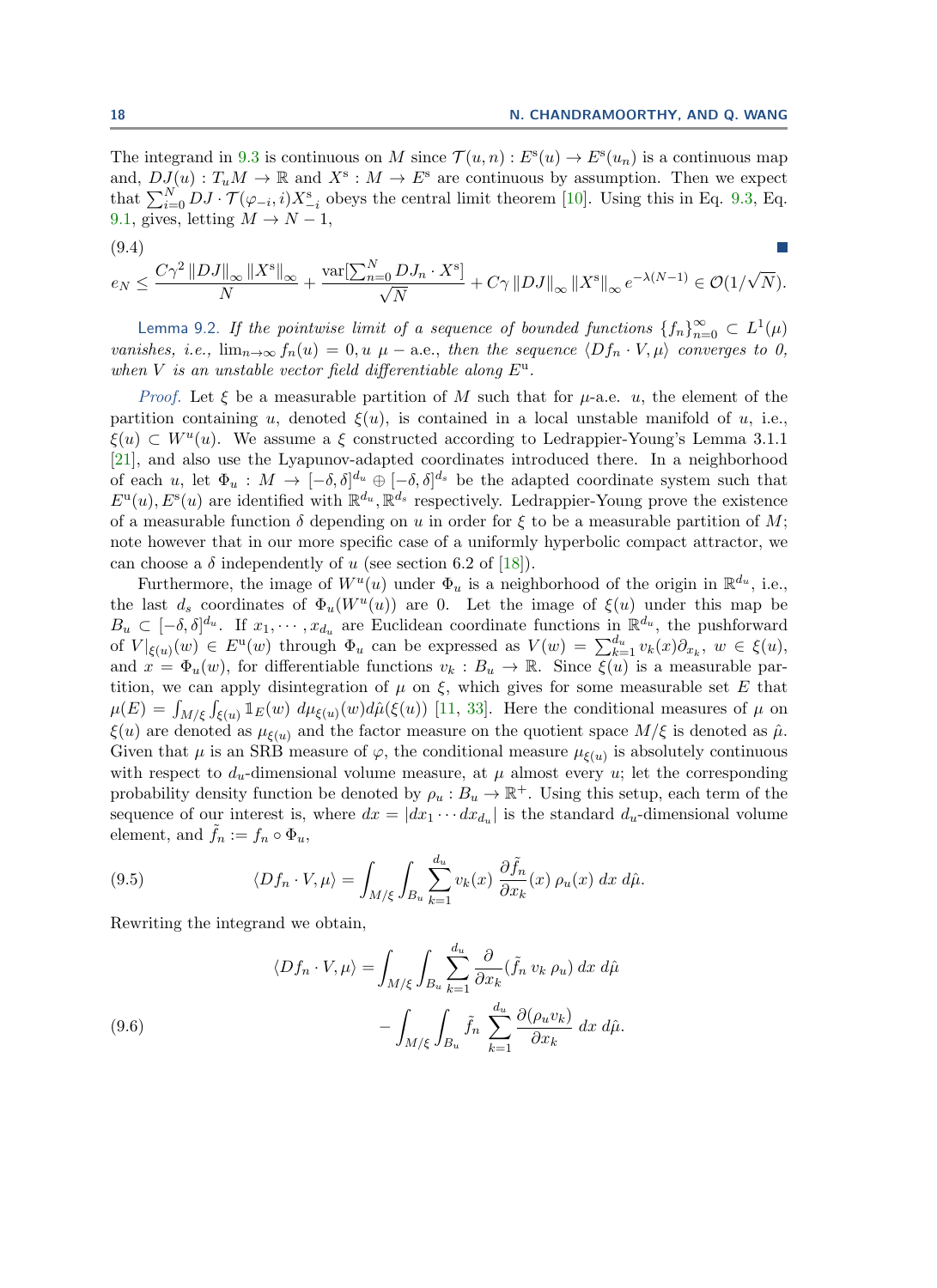The first term goes to zero at each n due to cancellations along the boundaries of  $B_u$  at different us [\[31\]](#page-20-8). To see this, choose a finite cover  $\bigcup_{l\leq r}\xi(u_l)\supset M$  and take a partition of unity supported on each  $B_{u_l} = \Phi_{u_l}(\xi(u_l))$  so that the integrals on the boundaries of  $B_{u_l}$  are 0. Using dominated convergence, the second term converges to 0 as  $n \to \infty$  at  $\mu$  almost every u. Hence  $\lim_{n\to\infty}\langle Df_n\cdot V,\mu\rangle=0.$ 

<span id="page-18-0"></span>Lemma 9.3. The approximate formula Eq[.4.20](#page-10-3) for the unstable contribution has an error that decays as  $\mathcal{O}(1)$  $\frac{\mu}{\mu}$ that decays as  $\mathcal{O}(1/\sqrt{N})$ :  $e_{N,M} := \left| \langle J, \partial_s \mu^s \rangle_{\text{unstable}} - (1/N) \sum_{n=0}^M \sum_{i=0}^{N-1} J(u_{n+i}) g(u_i) \right| \le$  $c^{\rm u}/\sqrt{N}$ , as  $M \to N$ , for some  $c^{\rm u} > 0$ .

*Proof.* Suppose that the central limit theorem applies to the function  $\sum_{n=0}^{M} J \circ \varphi_n g$ . Then, we can say that, for a sufficiently large  $N$ ,

<span id="page-18-2"></span>(9.7) 
$$
\left| \frac{1}{N} \sum_{i=0}^{N-1} \sum_{n=0}^{M} J(u_{n+i}) g(u_i) - \langle \sum_{n=0}^{M} J \circ \varphi_n g, \mu \rangle \right| \leq \frac{c_1}{\sqrt{N}}.
$$

Further assuming that the decay of correlations between  $J \circ \varphi_n$  and g is exponentially fast, we have, for every  $n \in \mathbb{Z}^+$ ,

<span id="page-18-1"></span>(9.8) 
$$
|\langle J \circ \varphi_n g, \mu \rangle - \langle J \rangle \langle g \rangle| \le c_2 \gamma^n, \quad 0 \le \gamma < 1.
$$

Since we have already shown in the main text [\(subsection 4.5\)](#page-10-2) that  $\langle q \rangle = 0$ , Eq. [9.8](#page-18-1) gives  $|\langle J \circ \varphi_n g, \mu \rangle| \le c_2 \gamma^n$ . Thus, considering the sequence of functions  $h_m := \sum_{n=0}^m J \circ \varphi_n g$ ,

(9.9) 
$$
|\langle h_m, \mu \rangle| \leq c_2 \sum_{n=0}^m \gamma^n \leq c_2/(1-\gamma).
$$

Thus,  $\{h_m\} \in L^1(\mu)$  and  $||h_m||_1 \leq c_2/(1-\gamma)$ , and so by dominated covergence theorem, we have that,  $\sum_{n=0}^{\infty} \langle J \circ \varphi_n g, \mu \rangle = \langle \sum_{n=0}^{\infty} J \circ \varphi_n g, \mu \rangle$ . Then, again using Eq. [9.8,](#page-18-1) we have

<span id="page-18-3"></span>(9.10) 
$$
\left|\sum_{n=0}^{\infty} \langle J \circ \varphi_n g, \mu \rangle - \langle \sum_{n=0}^{M} J \circ \varphi_n g, \mu \rangle \right| \leq c_2 \gamma^M/(1-\gamma).
$$

Finally,

$$
(9.11)
$$
  

$$
e_{N,M} \leq \left| \frac{1}{N} \sum_{i=0}^{N-1} \sum_{n=0}^{M} J(u_{n+i}) g(u_i) - \left\langle \sum_{n=0}^{M} J \circ \varphi_n g, \mu \right\rangle \right| + \left| \sum_{n=0}^{\infty} \left\langle J \circ \varphi_n g, \mu \right\rangle - \left\langle \sum_{n=0}^{M} J \circ \varphi_n g, \mu \right\rangle \right|,
$$

which using Eq. [9.7](#page-18-2) and Eq. [9.10](#page-18-3) gives,

(9.12) 
$$
e_{N,M} \le c_2 \gamma^M / (1 - \gamma) + \frac{c_1}{\sqrt{N}}.
$$

Taking the limit  $M \to N$ , this results in  $e_{N,N} \in \mathcal{O}(1/\sqrt{N})$ √ N).

 $\mathcal{C}^{\mathcal{A}}$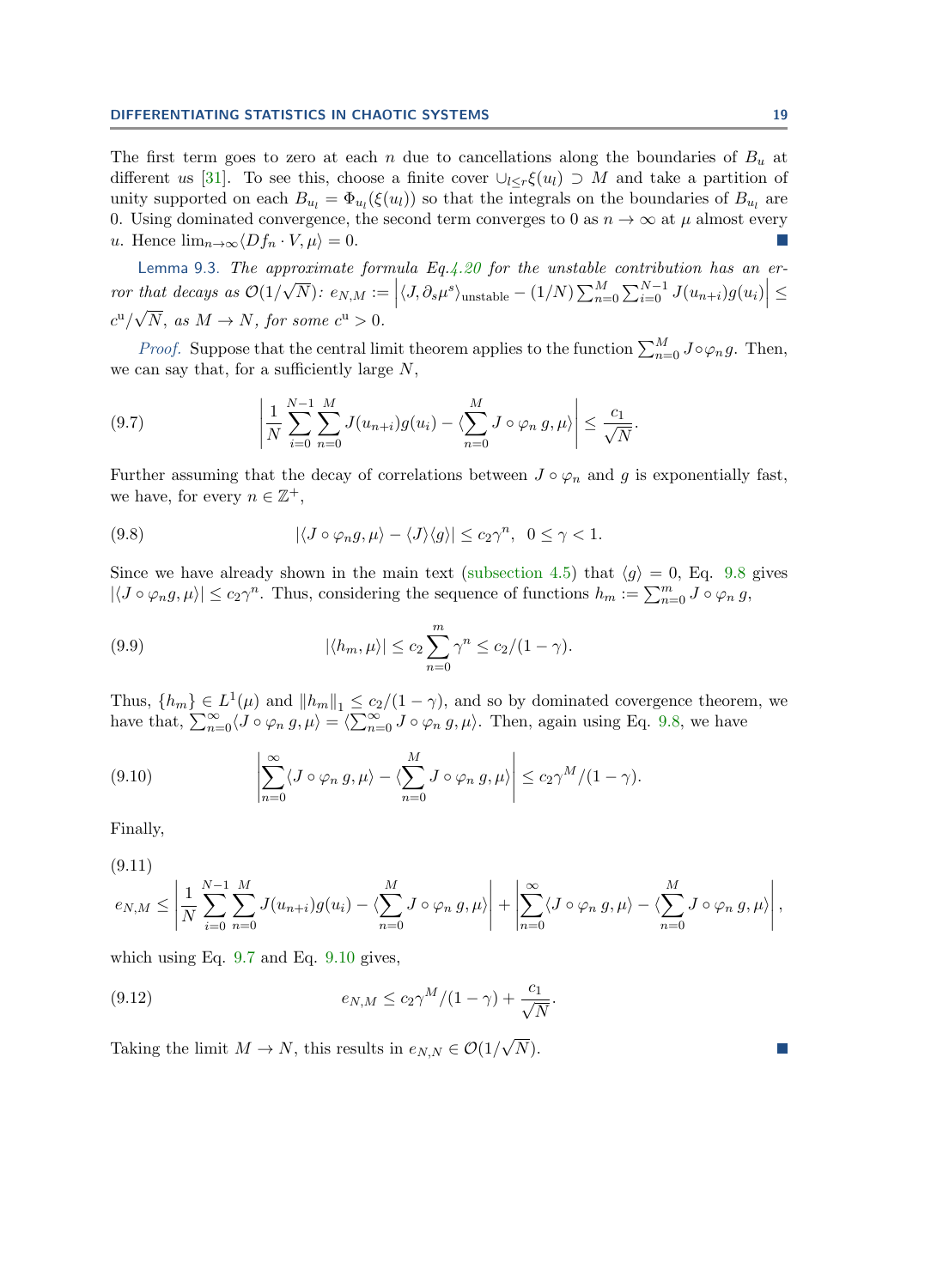Acknowledgments. The authors are very grateful to Semyon Dyatlov for contributing to this work through many valuable discussions.

## **REFERENCES**

- <span id="page-19-10"></span>[1] L. ARNOLD, The Multiplicative Ergodic Theorem on Bundles and Manifolds, Springer Berlin Heidelberg, Berlin, Heidelberg, 1998, pp. 163–199, [https://doi.org/10.1007/978-3-662-12878-7](https://doi.org/10.1007/978-3-662-12878-7_4) 4, [https://doi.org/](https://doi.org/10.1007/978-3-662-12878-7_4) [10.1007/978-3-662-12878-7](https://doi.org/10.1007/978-3-662-12878-7_4) 4.
- <span id="page-19-9"></span>[2] V. Baladi, Dynamical zeta functions and dynamical determinants for hyperbolic maps, Springer, 2018, [https://doi.org/10.1007/978-3-319-77661-3.](https://doi.org/10.1007/978-3-319-77661-3)
- <span id="page-19-2"></span>[3] P. J. BLONIGAN, Adjoint sensitivity analysis of chaotic dynamical systems with non-intrusive least squares shadowing, Journal of Computational Physics, 348 (2017), pp. 803–826, [https://doi.org/10.1016/j.jcp.](https://doi.org/10.1016/j.jcp.2017.08.002) [2017.08.002.](https://doi.org/10.1016/j.jcp.2017.08.002)
- <span id="page-19-3"></span>[4] P. J. BLONIGAN AND Q. WANG, Probability density adjoint for sensitivity analysis of the mean of chaos, Journal of Computational Physics, 270 (2014), pp. 660 – 686, [https://doi.org/https://doi.org/10.](https://doi.org/https://doi.org/10.1016/j.jcp.2014.04.027) [1016/j.jcp.2014.04.027,](https://doi.org/https://doi.org/10.1016/j.jcp.2014.04.027) [http://www.sciencedirect.com/science/article/pii/S0021999114002903.](http://www.sciencedirect.com/science/article/pii/S0021999114002903)
- <span id="page-19-0"></span>[5] J. CAPECELATRO, D. J. BODONY, AND J. B. FREUND, Adjoint-based sensitivity and ignition threshold mapping in a turbulent mixing layer, Combustion Theory and Modelling,  $(2018)$ , pp. 1–33, [https:](https://doi.org/10.2514/6.2017-0846) [//doi.org/10.2514/6.2017-0846.](https://doi.org/10.2514/6.2017-0846)
- <span id="page-19-6"></span>[6] N. CHANDRAMOORTHY, P. FERNANDEZ, C. TALNIKAR, AND Q. WANG, Feasibility analysis of ensemble sensitivity computation inturbulent flows, AIAA Journal, 57 (2019), pp. 4514–4526, [https:](https://doi.org/10.2514/1.J058127) [//doi.org/10.2514/1.J058127,](https://doi.org/10.2514/1.J058127) [https://doi.org/10.2514/1.J058127,](https://doi.org/10.2514/1.J058127) [https://arxiv.org/abs/https://doi.](https://arxiv.org/abs/https://doi.org/10.2514/1.J058127) [org/10.2514/1.J058127.](https://arxiv.org/abs/https://doi.org/10.2514/1.J058127)
- <span id="page-19-1"></span>[7] N. CHANDRAMOORTHY AND Q. WANG, Sensitivity computation of statistically stationary quantities in turbulent flows, in AIAA Aviation 2019 Forum, [https://doi.org/10.2514/6.2019-3426,](https://doi.org/10.2514/6.2019-3426) [https://arc.](https://arc.aiaa.org/doi/abs/10.2514/6.2019-3426) [aiaa.org/doi/abs/10.2514/6.2019-3426,](https://arc.aiaa.org/doi/abs/10.2514/6.2019-3426) [https://arxiv.org/abs/https://arc.aiaa.org/doi/pdf/10.2514/](https://arxiv.org/abs/https://arc.aiaa.org/doi/pdf/10.2514/6.2019-3426) [6.2019-3426.](https://arxiv.org/abs/https://arc.aiaa.org/doi/pdf/10.2514/6.2019-3426)
- <span id="page-19-12"></span>[8] N. Chandramoorthy, Z.-N. Wang, Q. Wang, and P. Tucker, Toward computing sensitivities of average quantities in turbulent flows, Center for Turbulence Research Summer Program 2018, (2018), [https://arxiv.org/abs/1902.11112.](https://arxiv.org/abs/1902.11112)
- <span id="page-19-16"></span>[9] M. D. Chekroun, J. D. Neelin, D. Kondrashov, J. C. McWilliams, and M. Ghil, Rough parameter dependence in climate models and the role of ruelle-pollicott resonances, Proceedings of the National Academy of Sciences, 111 (2014), pp. 1684–1690, [https://doi.org/10.1073/pnas.1321816111.](https://doi.org/10.1073/pnas.1321816111)
- <span id="page-19-11"></span>[10] N. I. Chernov, Limit theorems and markov approximations for chaotic dynamical systems, Probability Theory and Related Fields, 101 (1995), pp. 321–362, [https://doi.org/10.1007/BF01200500,](https://doi.org/10.1007/BF01200500) [https:](https://doi.org/10.1007/BF01200500) [//doi.org/10.1007/BF01200500.](https://doi.org/10.1007/BF01200500)
- <span id="page-19-13"></span>[11] V. Climenhaga and A. Katok, Measure theory through dynamical eyes, 2012, [https://arxiv.org/abs/](https://arxiv.org/abs/1208.4550) [1208.4550.](https://arxiv.org/abs/1208.4550)
- <span id="page-19-7"></span>[12] H. Crimmins and G. Froyland, Fourier approximation of the statistical properties of anosov maps on tori, (2019), [https://arxiv.org/abs/1906.04905.](https://arxiv.org/abs/1906.04905)
- <span id="page-19-5"></span>[13] G. EYINK, T. HAINE, AND D. LEA, Ruelle's linear response formula, ensemble adjoint schemes and lévy flights, Nonlinearity, 17 (2004), p. 1867, [https://doi.org/10.1088/0951-7715/17/5/016.](https://doi.org/10.1088/0951-7715/17/5/016)
- <span id="page-19-15"></span>[14] G. GALLAVOTTI AND E. COHEN, *Dynamical ensembles in stationary states*, Journal of Statistical Physics, 80 (1995), pp. 931–970, [https://doi.org/10.1007/BF02179860.](https://doi.org/10.1007/BF02179860)
- <span id="page-19-14"></span>[15] F. GINELLI, H. CHATÉ, R. LIVI, AND A. POLITI, *Covariant lyapunov vectors*, Journal of Physics A: Mathematical and Theoretical, 46 (2013), p. 254005, [https://doi.org/10.1088/1751-8113/46/25/254005,](https://doi.org/10.1088/1751-8113/46/25/254005) [https://doi.org/10.1088%2F1751-8113%2F46%2F25%2F254005.](https://doi.org/10.1088%2F1751-8113%2F46%2F25%2F254005)
- <span id="page-19-8"></span>[16] S. GOUEZEL, C. LIVERANI, ET AL., Compact locally maximal hyperbolic sets for smooth maps: fine statistical properties, Journal of Differential Geometry, 79 (2008), pp. 433–477, [https://doi.org/10.](https://doi.org/10.4310/jdg/1213798184) [4310/jdg/1213798184.](https://doi.org/10.4310/jdg/1213798184)
- <span id="page-19-4"></span>[17] C. GREBOGI, E. OTT, AND J. A. YORKE, Unstable periodic orbits and the dimensions of multifractal chaotic attractors, Phys. Rev. A, 37 (1988), pp. 1711–1724, [https://doi.org/10.1103/PhysRevA.37.](https://doi.org/10.1103/PhysRevA.37.1711) [1711,](https://doi.org/10.1103/PhysRevA.37.1711) [https://link.aps.org/doi/10.1103/PhysRevA.37.1711.](https://link.aps.org/doi/10.1103/PhysRevA.37.1711)